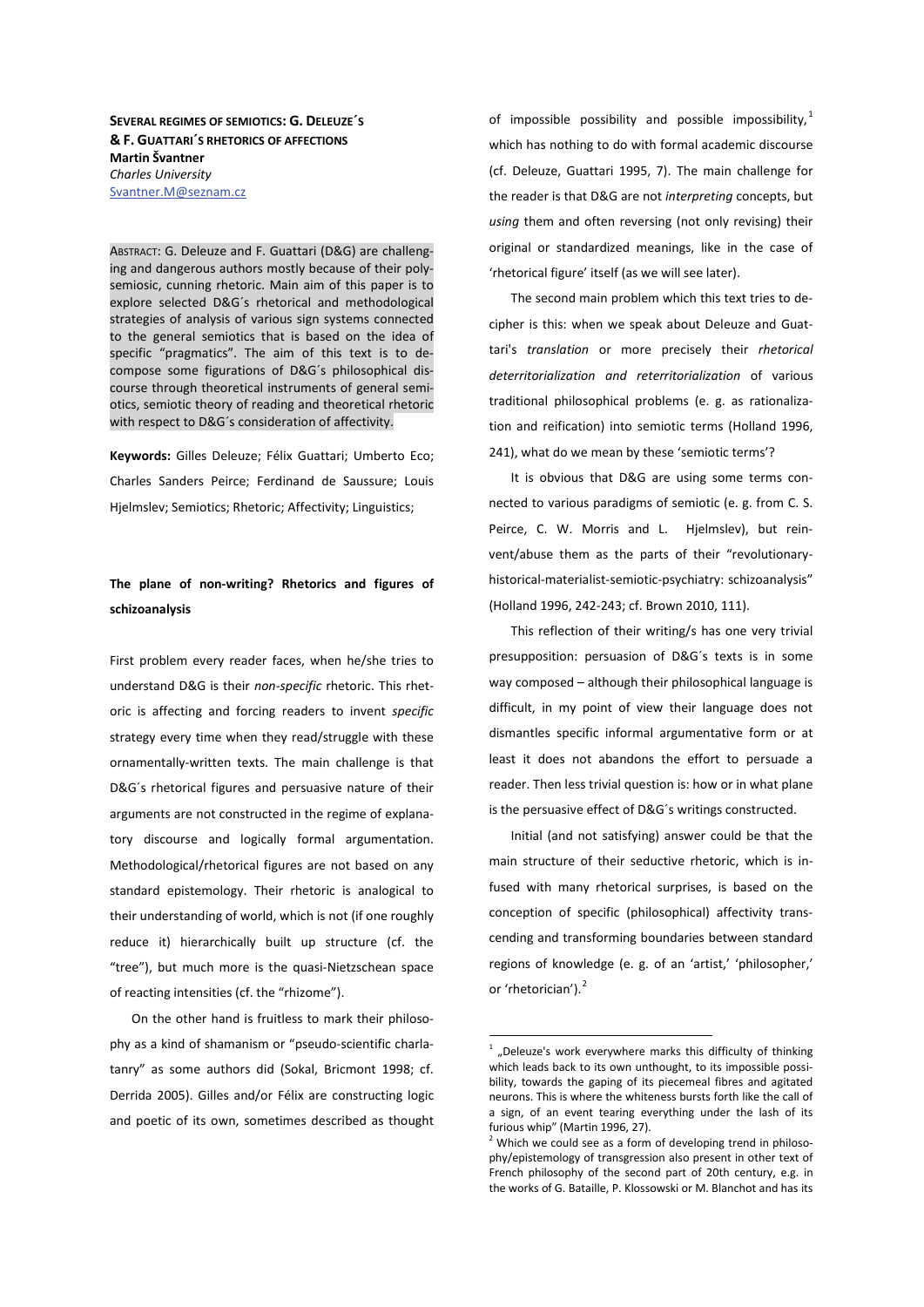## **Styles, figures and ornaments**

We can provisionally call the plane where D&G´s are constructing their persuasive effects as the double-bind rhetoric of immanence and immanent rhetoric that is (non)based on nomadic sign regime. As they stated: "[N]omadic waves or flows of deterritorialization go from the central layer to the periphery, then from the new center to the new periphery, falling back to the old center and launching forth to the new" (Deleuze, Guattari 1987, 74). D&G are not using standard and basic rhetorical figures as metaphors (metonymies, similes or ironies etc.) in a common ('resident´s') sense, i.e. as a kind of transcendental ornament exploring the original sense of reality but in quasi-Nietzschean (Deleuze 1996, 3) sense. I. e. as the specific figures that produce process of reality and the reality of process of possible interpretations:

There is no 'like' here, we are not saying 'like an electron, ' 'like an interaction,' etc. The plane of consistency is the abolition of all metaphor; all that consists is Real. These are electrons in person, veritable black holes, actual organites, authentic sign sequences. It's just that they have been uprooted from their strata, destratified, decoded, deterritorialized, and that is what makes their proximity and interpenetration in the plane of consistency possible. A silent dance. *The plane of consistency knows nothing of differences in level, orders of magnitude, or distances. It knows nothing of the difference between the artificial and the natural. It knows nothing of the distinction between contents and expressions, or that between forms and formed substances*; these things exist only by means of and in relation to the strata.

#### (Deleuze, Guattari, 1987, 69-70).

What are 'stylistic'<sup>3</sup> correlations of the plane (of rhetoric) of Deleuze´s and Guattari´s writings? What stratifies their persuasion? As Jean Jacques Lecercle has shown, Deleuze´s (and we can add Guattari´s) rhetorical style:

a) Is not the style of the "explorer of heights" but the style of "pottering artisan";

b) Primacy for them is not the "system" but the "plane of immanence";

c) The interpretation of other authors does not operates as "assertive and critical reading." Deleuze and Guattari are going beyond and inside the authors and reinventing their concepts, similarly to growing rhizome in the tree roots;

d) Deleuze and Guattari are not "putting theses" but much more showing heterogeneous correlations;

e) Their style is not classical but baroque (cf. Lecercle 2002, 56).

We can illustrate their strategy in the case of mentioned (rhetorical) 'figures,' which are definitely not connected *only* with technical rhetoric as the theory of proper speaking (*ars oratoria; bene dicendi scientia*). Definitely are not connected *only* with baroque rhetoric of affections (*Figurenlehre*) which deals 'mainly' with 'emotions,<sup>,4</sup> i.e. figures are not the resemblance between musical *harmolody*<sup>5</sup> and movements of the soul, as D&G have stated:

Figures have nothing to do with resemblance or rhetoric but are the condition under which the arts produce affects of stone and metal, of strings and wind, of line and color, on a plane of composition of a universe. Art and philosophy crosscut the chaos and confront it, but it is not the same sectional plane; it is not populated in the same way. In the one there is the constellation of a universe or affects and percepts; and in the other, constitutions of immanence or con-

various continuation till today (cf. Foust 2010). *You can never get rid of ants.* 

 $3$  If one know, that "[W]hat is called a style can be the most natural thing in the world" (Deleuze, Guattari 1987, 97).

 $4$  It is important to say, that affects are not emotions, as B. Massumi (Massumi 1996, 221-222) stated, "an emotion is a subjective content, the socio-linguistic fixing of the quality of an experience which is from that point onward defined as personal. Emotion is qualified intensity, the conventional, consensual point of insertion of intensity into semantically and semiotically formed progressions, into narrativizable action-reaction circuits, into function and meaning. It is intensity owned and recognized. It is crucial to theorize the difference between affect and emotion. If some have the impression that affect has waned, it is because affect is unqualified. As such, it is not ownable or recognizable, and is thus resistent to critique."

<sup>&</sup>lt;sup>5</sup> Term was coined by Ornette Coleman in the 1970s, see (Hamilton, Rush 2008, 24)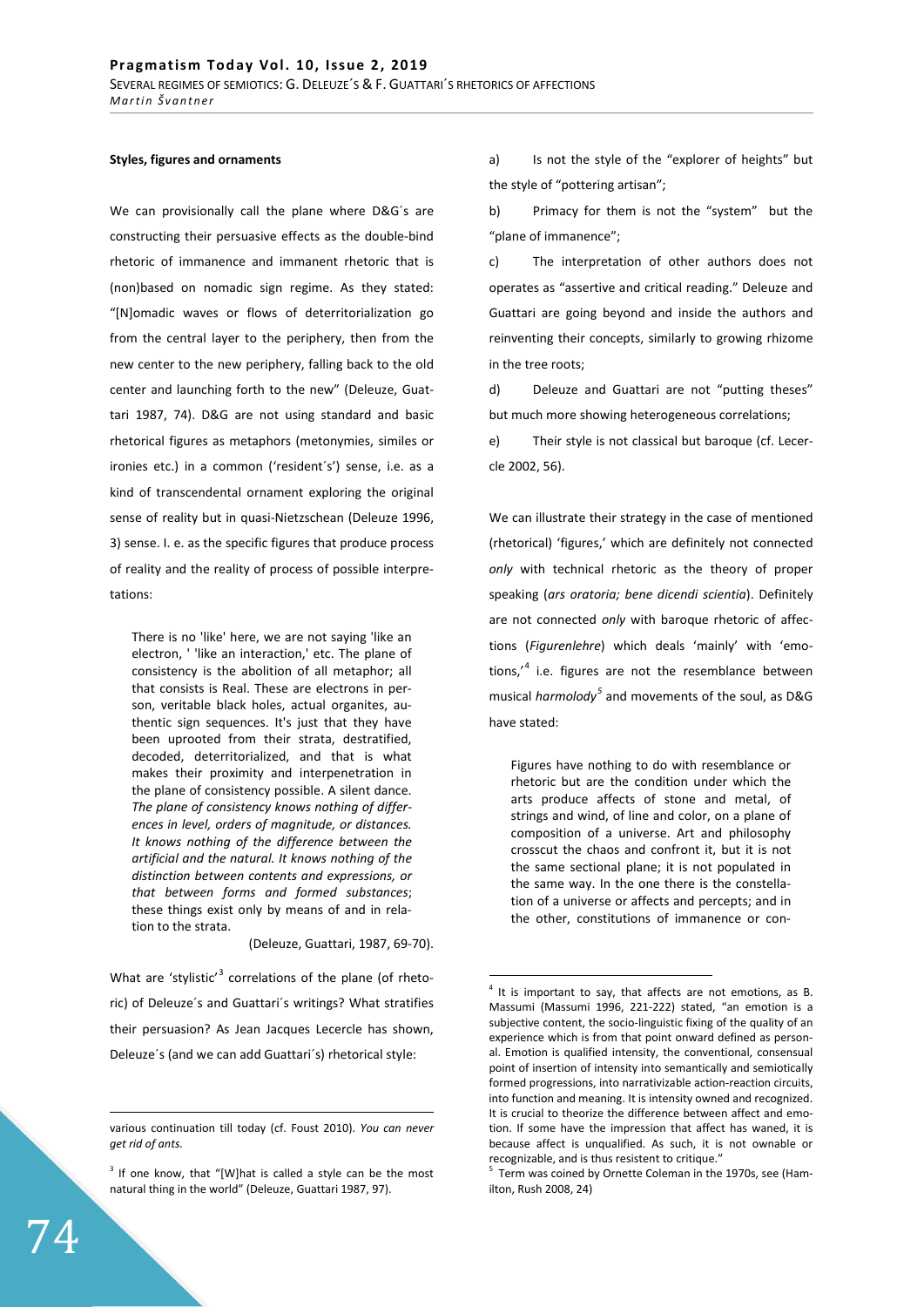cepts. Art thinks no less than philosophy, but it thinks through affects and percepts. (Deleuze, Guattari, 1994, 66)

We can see that 'figure' in the sense of D&G´s point of view has its own ontological status as a general condition for generating affects. Figure is considered as something that aims beyond the art or creative process and beyond the situational affectivity, in other words beyond something as (rhetorical) 'figure.'

The second thing is that thinking does not belong only to the science and philosophy – we have to extend our thinking about thinking. If we try to understand what D&G wanted to say in this cryptic formulation, we can comprehend this perspective based on a figure of producing affects as an attempt to take the art (i.e. the poetic/creative processes) and philosophy 'seriously.' Seriousness is here articulated in counter-position to general idea of this word in philosophy. Art and creative process in general is not the medium of some intentional or, on the other hand, irrational action, which needs the Philosopher who explains to the artist and to the audience the reason of his/her work. D&G observed that it is important to take seriously the problem of affectivity, which can be articulated or more precisely sensible through art as an important part of philosophy or their original ontology. As they added: "[A]esthetic figures, and the style that creates them, have nothing to do with rhetoric. They are sensations: percepts and affects, landscapes and faces, visions and becomings" (Deleuze, Guattari 1994, 177).

This radical movement into the sphere of philosophical 'methodology' has nothing to do with any sort of mysticism, psychologism or irrationalism – we are facing the attempt to articulate radical and different perspective on traditional philosophical problems and also the attempt to invent different rhetoric constructed on different epistemological basis; rhetoric through which philosophy can speak and 'feel' about problems in different ways, not based mostly on binary schemes, invention of so called material-semiotic emphasizing the

actant-actor-net relations (Deleuze and Guattari are in Latour's bones<sup>6</sup>) over subject-object perspectives.

#### Texts, semiotics and desires of signs and objects

We would like to show here that one of many instruments they use for analysis of these planes of interconnection between explanation and intensity of creative process is semiotics.<sup>7</sup> The first semiotic dictum of D&G's 'method' is that every concept is determined or conditioned by some sort of semiotic/rhetorical web (which is not the same as 'sociohistorical constructivism' based on structural linguistic/anthropological theories, which D&G refuses). Philosophical concepts are not speaking by neutral language (although they often desire it), i.e. "the rhetorical criterion in philosophy is undeniably sound and fury" (Descombes 1980, 3), as D&G noted:

First, concepts are and remain *signed*: Aristotle's substance, Descartes's cogito, Leibniz's monad, Kant's condition, Schelling's power, Bergson's duration [*durée*]. But also, some concepts must be indicated by an extraordinary and sometimes even barbarous or shocking word, whereas others make do with an ordinary, everyday word that is filled with harmonics so distant that it risks being imperceptible to a nonphilosophical ear. Some concepts call for archaisms, and others for neologisms, shot through with almost crazy etymological exercises: etymology is like a specifically philosophical athleticism. In each case there must be a strange necessity for these words and for their choice, like an element of style.

(Deleuze, Guattari 1994, 7-8) 8

 $<sup>6</sup>$  See (Iliadis 2013).</sup>

 $\frac{7}{7}$ Cf. (Deleuze 1995, 143), (Charvát, Karľa 2016).

<sup>&</sup>lt;sup>8</sup> Cf. "The developmental or organizational principle does not appear in itself, in a direct relation with that which develops or is organized: There is a transcendent compositional principle that is not of the nature of sound, that is not "audible" by itself or for itself. This opens the way for all possible interpretations. Forms and their developments, and subjects and their formations, relate to a plan(e) that operates as a transcendent unity or hidden principle. The plan(e) can always be described, but as a part aside, as ungiven in that to which it gives rise. Is this not how even Balzac, even Proust, describe their work's plan(e) of organization or development, as though in a metalanguage? Is not Stockhausen also obliged to describe the structure of his sound forms as existing 'alongside' them, since he is unable to make it audible? Life plan(e), music plan(e), writing plan(e), it's all the same: a plan(e) that cannot be given as such, that can only be inferred from the forms it develops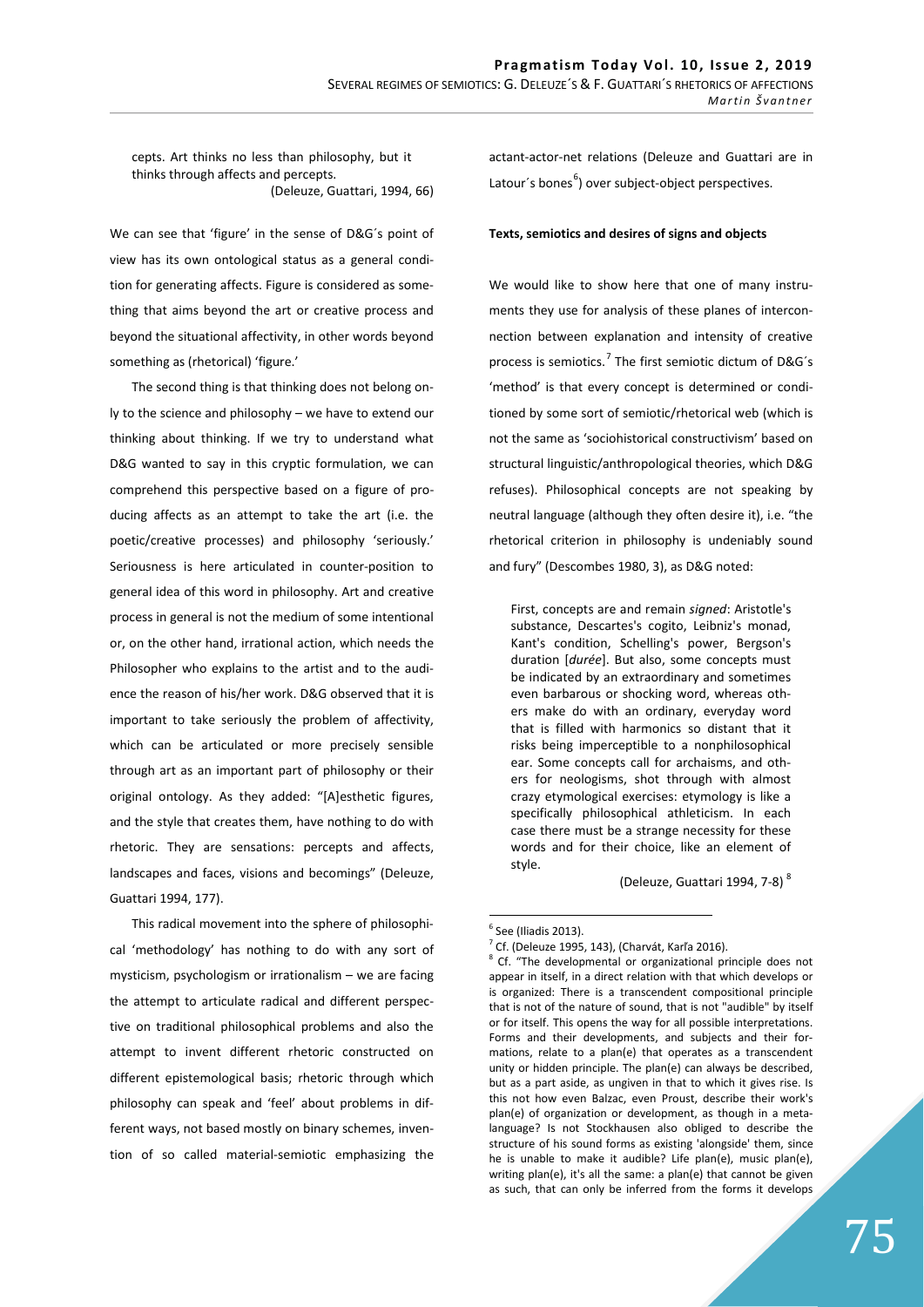The *role of the reader* is then, in accordance to the part of their general 'program,' presented in *What is Philosophy?* Reader, despite various warnings from D&G, $^9$  has to invent the conceptual (or rather semiotic) strategy (Which signs/symptoms of the text are important? Why these signs have these and these effects? Why these signs are outrageous?). Reader has to sketch (not draw) out the map - how to approach divergent ideas enciphered in language full of voluntary contradictions, excesses and humour (cf. Williams 2008, 14).

If we follow D&G´s 'method,' one can try to prepare some space for "meeting of the intensities;" the space for exploring multiplicity of distances between readers and their texts. This attempt can be signified as typical ("tree-based") philosophical disease, fundamental neurosis of mankind known as *Interpretosis* (Deleuze and Guattari 1987, 127).

The situation of the interpret is very similar to the situation when someone tries 'to interpret' Cage´s *Silence*, or in the field of philosophy to explore and 'explain' e.g. texts of late F. Nietzsche or novels of F. Kafka: firstly; readers are not facing the standard philosophical texts, they are facing speaking of silence, philosophical "poems" or the *Castles* (or the Dens), which have many entrances and many exits (Deleuze, Guattari 1986). We could glimpse the resemblance between these labyrinths/situations and texts of D&G in two ways.

## 'Something' as semiotic counterproof

First (a) resemblance with this *Castle* is methodological and was mentioned above - reader is facing the "constant betrayal" of the subversive rhetoric, bringing into reading "shocking" or even "barbarous" words.<sup>10</sup> There

<sup>10</sup> This line was strongly developed in (Vitanza 1997); cf. (Lauer, Pender 2004, 106): "Vitanza explained that instead of consenis no 'authority of Author, $i<sup>11</sup>$  no foundational binary opposition (e.g. between subject and object but also there is no foundational opposition of 'tree and rhizome') or standard logic of argumentation. We have to meet and take seriously the border-line images like Busotti´s musical calligraphy (which opens first plateau $^{12}$ ):



The 'reader' (and there is no such thing as 'general reader' but necessarily the *signed* reader) is in the situation, that 'his abstract machine of reading' has to 'fabricate' his positions and concepts toward these divergent labyrinths. When we are considering anything from works of D&G we must face the fact, that they are distorting reader´s pre-formed knowledge of many 'standard' philosophical concepts. D&G are often using mostly dangerous and not very common philosophi-

and the subjects it forms, since it is for these forms and these subjects" (Deleuze, Guattari 1987, 266).

<sup>&</sup>lt;sup>9</sup> Cf. "The present form is expressed thus: we have concepts! The Greeks, however, did not yet' have' them and contemplated them from afar, or sensed them: the difference between Platonic reminiscence and Cartesian innateness or the Kantian a priori derives from this" (Deleuze, Guattari 1994, 103).

sus, Deleuze and Guattari focus on 'outsider thought,' 'nomad thought, ' and 'schizo-dissensus'."

<sup>11 &</sup>quot;Why have we kept our own names? Out of habit, purely out of habit" (Deleuze and Guattari, 1987, 3).

<sup>12 &</sup>quot;The score of *Piece Four* of Sylvano Bussotti's *Five Piano Pieces for David Tudor* is the most important image in A Thousand Plateaus. It serves as a prefatory image not only to the Rhizome plateau, but also to the work as a whole. It functions as the book's musical score, guiding readers in their performance of the text. Embracing John Cage's graphism and aleatory practices, Bussotti created his own 'aserial' new music [...]. The visual elements of *Piece Four* include a deterritorialization of the standard piano score, a diagram of the composition's abstract machine, and a drawing that Bussotti had produced ten years before writing *Five Piano Pieces for David Tudor*. The drawing itself is a rhizomic artwork, with details that echo visual motifs throughout A Thousand Plateaus. The superimposition of the drawing on the deterritorialized framework of the standard piano score conjoins the visible and the audible, faciality and the refrain, in a single artefact" (Bogue 2014, 470).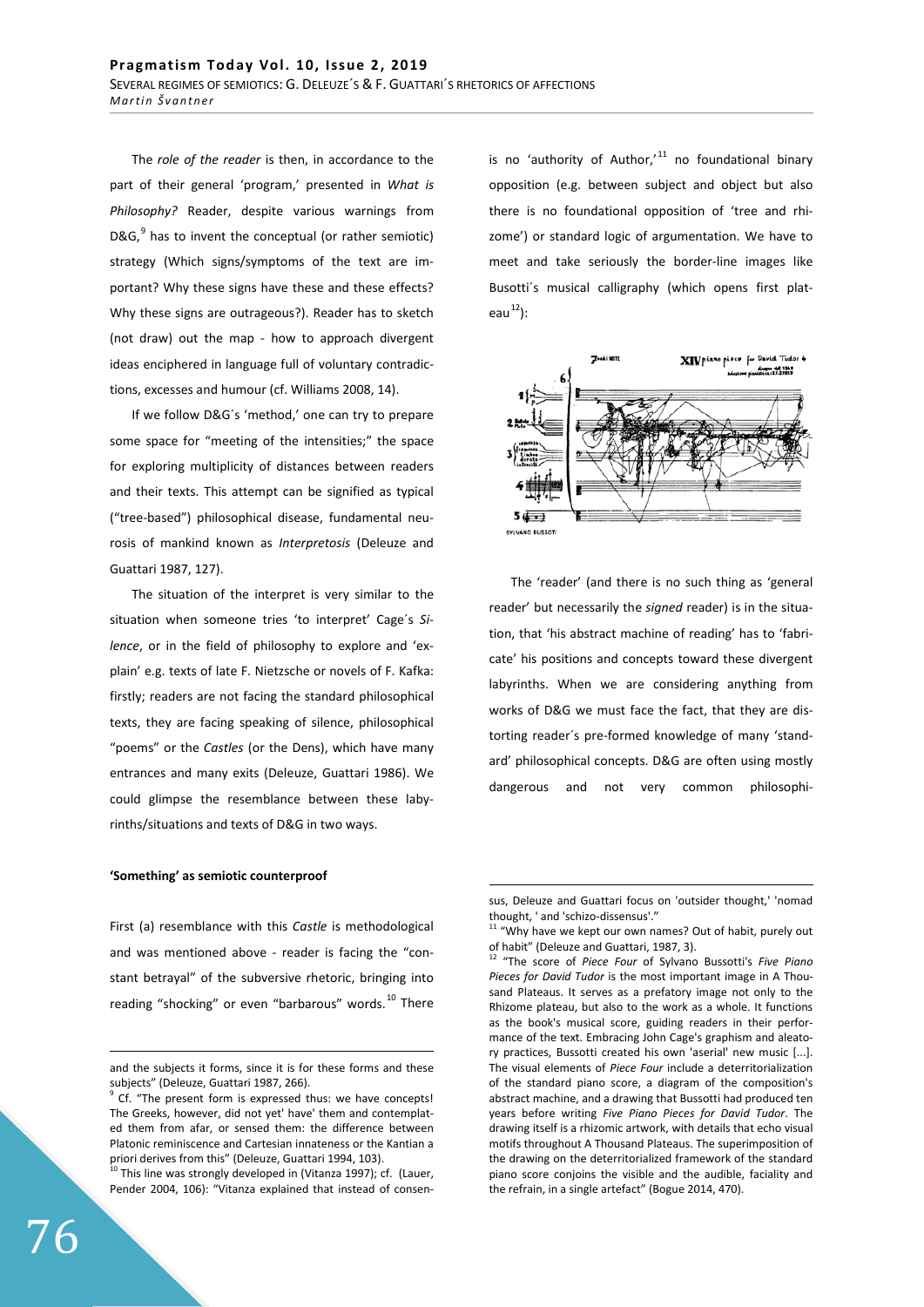cal/rhetorical technique as humor, which can lead philosopher to certain death.<sup>13</sup>

But there is still 'something,' which affects the reader to fight with D&G´s and reader´s own concepts. What is this 'something?' We can analyze it from two perspectives: first (i) is processual: 'something' is *silent rhetorical dancing on the edge of the razor* – constant challenge to the reader to invent; texts of D&G are kind of a strong affirmation of the will to invent (not of the will to interpret, not of the will to knowledge, not pf the will to power), desire to speak (or to write): "[P]hilosophy is the art of forming, inventing, and fabricating concepts" (Deleuze, Guattari, 1994, 2). Second perspective (ii) is semiotic in Peircean sense: D&G´s texts are situated as objects, which affects their reader to produce specific semiosis. Which is, at the first glance, quite trivial.

We can develop this idea and borrow some thoughts from U. Eco´s *Kant and the Platypus* from the chapter "1.1. Semiotics and the Something." Eco is dealing here with the question "What is that something that induces us to produce signs?" (Eco 2000, 12). As Eco noted:

Beyond a doubt the only person who made this problem the very foundation of his theory semiotic, cognitive, and metaphysical all at the same time—was Peirce. A Dynamical Object drives us to produce a representamen, in a quasi-mind this produces an Immediate Object, which in turn is translatable into a potentially infinite series of interpretants and sometimes, through the habit formed in the course of the interpretative process, we come back to the Dynamical Object, and we make something of it. (Eco 2000, 13).

D&G´s rhetoric is sharing this perspective with Peircean semiotics considered in this way: on the first hand, text itself has to work as an object which is 'kicking' the reader, who is inventing potentially infinite series of interpretants and sometimes, through the habit formed in the course of the interpretative process, reader comes back to the Dynamical Object, but if we stress the Eco´s

<sup>13</sup> In the Nietzchean/Deleuzean point of view, the illustration is here the Plato´s Socrates and his irony based on depth of metaphysical resentment. Cf. (Švantner 2015).

idea on the field of D&G´s thoughts, these objects are not any 'things,' but generative, immanent processes. On the second hand, philosophy has to deal with this affective/pragmatic dimension of 'something' as the (non)base of philosophical thought.

This inherent ambiguity (of betraying reader and pointing on affectivity of the text and thought) is the advantage of their specific rhetoric, which is considering itself as non-specific. $^{14}$  This rhetoric of suddenness, selfsubversive, Cynical writing which often reminds arrogant anecdotes, is guided by leading principle that there is no leading principle: and if anyone argues that this is an evident self-refuting paradox - let´s distract (kick) him/her with disruptive (shocking, barbarous) effect (with some "*sinsignum"*), e.g. with the humorous abstraction as a plucked fowl $15$  (shocking sign works as the 'antidote or counterproof'). Because "paradox appears as a dismissal of depth, a display of events at the surface, and a deployment of language along this limit. Humour is the art of surface, which is opposed to the old irony, the art of depths and heights. The Sophists and Cynics had already made humour a philosophical weapon against Socratic irony [...]" (Deleuze 1990, 9).

If someone says, that D&G are misinterpreting Freud, Peirce, Saussure or Hjelmslev - D&G just say: So be it, you did not get our position. The trick is that we have no 'position,' we are just speaking from various positions and switching between them if it is necessary – or if it is not necessary, figure of our writing is not condition of the general law – our aim is to provoke thought, because we adopted the idea of potentially infinite series of interpretants and also the idea that objects, which are demarcated with them, are not structured things, but multiplicating processes of creative intensities (and it has nothing to do with 'deconstruction'). Final and first message to the reader is: *act*!

D&G are not a 'paradigm,' they are not an 'example' – if we borrow vocabulary from T. Kuhn – they are not:

 $14$  Cf. G. Lambert's/G. Deleuze conception of "non-philosophy"(Lambert 2002).

<sup>&</sup>lt;sup>15</sup> See (Deleuze 1990, 135).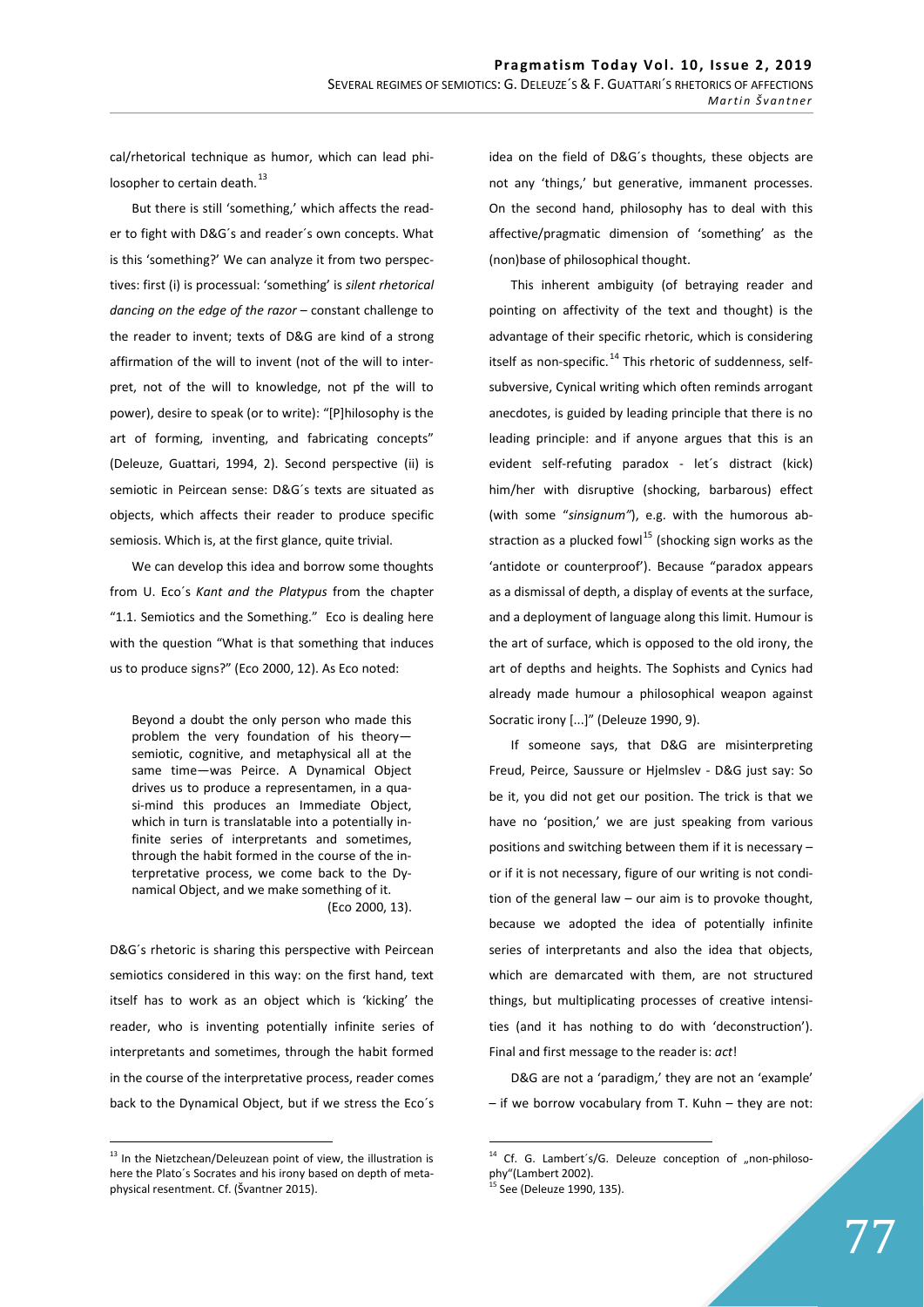"normalized" scientists, one cannot write a textbook about them. And in as much they are inconsistent and ironical, they are in the same way inspiring (in affecting their readers). Philosophy based on these position creating 'something' (which is kicking reader to invent/act) as a disturbing blind or scrawled map similar to mentioned 'aesthetic figures.' Silent/screaming maps as J. Cage´s *4´33´´*, S. Bussoti´s "music sheet" or F. Kafka´s *Castle* can be put in contrast to standard and strictly hierarchized and arranged of normative and normal(ized) knowledge – as the map of e.g. Parsonian system theory, structural linguistic, psychoanalysis or even standard scripture of F. Carulli´s *Rondo.* These objects can show us some unseen paths and lines for various escapes: can show us seemingly natural linearity of the 'lines.' Like e.g. the *Treachery of the Images* or the gap between musical sheet and performance or sociological theory based on the form of Neoplatonism built on foundational differences. <sup>16</sup>

#### **Distance of the deciphering reader**

Second (b) resemblance is 'figurative' (*metaleptic*) and is entangled with the first, perhaps as the symptom of the first case, because we can interpret through the instruments of semiotics once again. Reader is maintained in 'permanent distance' through the strategies that turns him not to the 'fixation of his belief' but to persist in the agonic or even polemic situation. To the situation when one must ask and *act*.

We can see here, why some authors talks about D&G´s version of pragmatism<sup>17</sup> (and perhaps that is why the pragmatics is necessarily presupposed by syntactics and semantics<sup>18</sup>). This shift is possible when we adopt the Nietzsche´s idea (which we can find in ancient rhetoric, as Lyotard noted<sup>19</sup>) that figurative (metaphorical or semiotic) side of language is not something that covers thought, but is its very source and base. This position is not some kind of language idealism or linguistics structuralism, but is much more close (if we stress this reflection) again to Peircean view, that language is a part of more general process of semiosis that incorporates speaking, acting and being.<sup>20</sup> In the perspective of D&G is semiosis process of becoming.

We can conclude that the cipher of D&G´s philosophy is not leading us to deciphering chaos to universal order, like in the various forms of 'Platonism' where philosophy/dialectic is entrusted to 'decipher' the world of appearances and to find the ideal 'result' in perfect and eternal Being, which can bring up the idea of perfect philosophical language. Dialectic does not lead to the situation of enciphering/abolition of rhetoric. But it is important to say that there is no point in searching for foundational oppositions as universal/particular. In D&G´s semiotical processualism the cipher leads to questioning/analyzing specific sign regimes/mixtures, which are facilitating and are facilitated through organi-

<sup>&</sup>lt;sup>16</sup> "[...] feature of Parsons' development of sociological theory was the introduction of the pattern variables. These patterns refer to the structure of role-definitions which are claimed to confront action as a system of conflicting choices. To take one example which is central to Parsons, a doctor, while following a professional-ethical code in the examination of a child, treats the child in a universalistic, neutral, and specific fashion. The doctor is, in principle, indifferent to the child's particular social characteristics (lower class, white, Catholic), because the doctor is guided by a professional interest in the child's symptoms. The child's mother, by contrast, is characterized by her particularistic, emotional and diffuse relation to the child. Parsons wants therefore to indicate in terms of values and actions the very signiflcant differences between the family and the professional situation. They exhibit very different pattern variables, which in fact are related to the famous distinction between *gemeinschaft* and *gesellschaft,* which were first systematically described by Tönnies (1912). The pattern variables are claimed to be

universal and inescapable: they are affectivity *v.* affective neutrality; self *v.* collective orientation; universalism *v.* particularism; achievement *v.* ascription; specificity *v.* diffuseness." (Turner 1991, xxvi).

 $17$  See (Bowden, Bignal, Patton 2015).

 $18$  Cf. (Deleuze and Guattari, 1987, 86; 101).

<sup>&</sup>lt;sup>19</sup> Cf. (Lyotard 1988, 25-26).

 $20$  D&G are often stigmatized by the mark of structuralism, postructuralism, postmodernism or even post-linguistic - but they have almost nothing in common with semiology, which has guided early perspectives of all 'shamans of structuralism': M. Foucault in his historical epistemology, R. Barthes in analysis of culture and literature, J. Lacan in interpreting Freud and C. Lévi-Strauss in the anthropological method of research. I think,, that the main problem is rooted in the history of French semiotics or to be more precise in French semiology and in neglecting Peircean tradition of semiotics in so called structuralism. It is not a coincidence that D&G are using more general conception of sign derived from C. S. Peirce, J. von Uexküll and in some specific way from hero whose be the one who could unified semiotics (at least in U. Eco´s *Theory of Semiotics*) - L. Hjelmslev.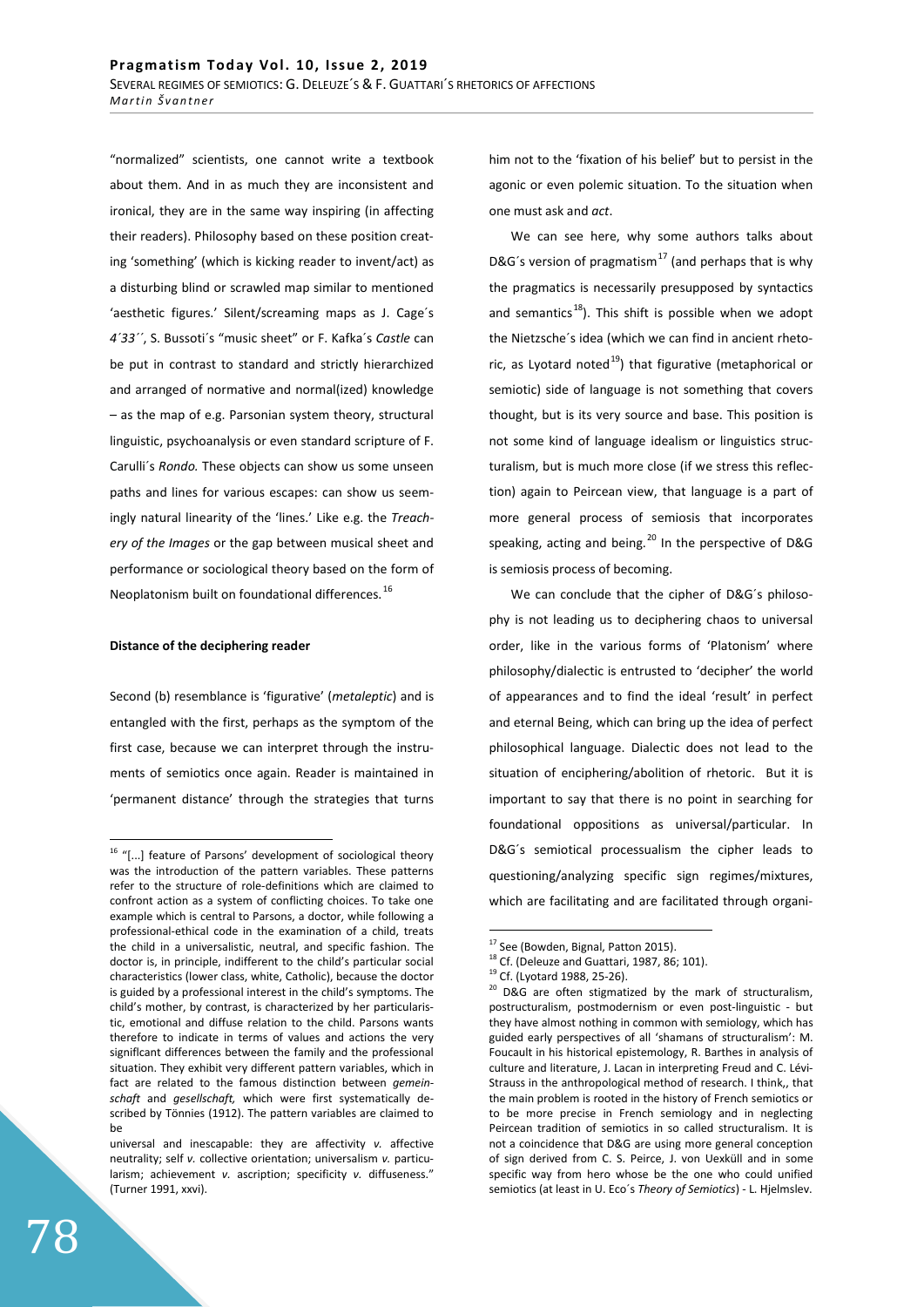zations (diagrams), and thus allows ciphers to be deciphered.<sup>21</sup>

# **Deleuze and Guattari against semiology: Hielmslevian** and Peircean Primacy

We prepared the roots for rhizomatic (dis)connections, we prepared the space for meeting the intensities of semiotic conceptions of D&G, who brought new perspectives into the discourse of French philosophy and semiology of that time. The main shift lies in their adoption of some ideas from C. S. Peirce (or rather C. W. Morris), $^{22}$  and re-invention of some ideas from Hjelmslev´s glossematics (which can be considered as general semiotics).<sup>23</sup>

D&G have adopted nonstandard (for given intellectual environment) intellectual toolbox: French philosophical discourse about semiotics at that time was mostly guided by semiology strongly derived from F. de Saussure and 'early' R. Barthes. In France Peirce and his general semiotic was known for a long time only through very fragmentary, and in many ways misinterpretative/creative, works of R. Jakobson and J. Derrida, and from some remarks we can find in E. Benveniste´s works.<sup>2425</sup>

#### C. S. Peirce

Of course that D&G were not the scholars we can mark as Peirceans. We can find in Peirce´s texts many incompatible and contradictory ideas to D&G´s perspective, as e.g. many aspects of Peirce´s evolutionary metaphysics or the ideas on final and ultimate interpretants (cf. Short 2007, 57-58). We could even say that D&G are in many ways very far from his conception of metalogic/semeiotic, sign classification and sign taxonomy, although Deleuze is *using* Peirce´s categories of firstness, secondness and thirdness in *Cinema* books, and some distant ideas (sign as correlate of social convention, behaviour and acting<sup>26</sup>) from Peirce's philosophy can be found in *Proust and Signs*. 27 As J. Williams has stated, "for Peirce, the practice of thought in relation to signs is not an apprenticeship but rather a technical art that I have defined as an art governed by a method and a set of techniques" (Williams 2014, 48). As we stated above, this Peirce´s pursuing of method (in the case of Peirce consisting of pan-logical view of the universe<sup>28</sup>) is not the way that D&G followed, because they built their own

 $21$  It is obvious, that this is Foucauldian or archaeological/genealogical reading of this problem. Cf. "It is perhaps characteristic of secret languages, slangs, jargons, professional languages, nursery rhymes, merchants' cries to stand out less for their lexical inventions or rhetorical figures than for the way in which they effect continuous variations of the common elements of language. They are chromatic languages, close to a musical notation. A secret language does not merely have a hidden cipher or code still operating by constants and forming a subsystem; *it places the public language's system of variables in a* 

*state of variation"* (Deleuze and Guattari, 1987, 97; 175).<br><sup>22</sup> We mean the conception of syntactics, semantics and pragmatics, which is not analogical to Peirce´s ideas of speculative grammar, critical logic and speculative rhetoric (methodeutic). Cf. Deleuze and Guattari 1987, 586.

<sup>&</sup>lt;sup>23</sup> For analysis of fragments one can find in D&G see (Williams 2015), for interpretation Hjelmslev´s glossematics as general semiotics see (Trabant 1981).

<sup>&</sup>lt;sup>24</sup> Even today, when Peirce studies has advanced considerably since its earliest days, many nonsenses persists and Peirce still sometimes misinterpreted e. g. as the "inventor" of absurd antimetaphysical doctrine based on simple scheme of icon, index and symbol. For Peirce receptions in France see e. g. (Lizska 1993).

 $25$  We are still able to find many people, who think that is

enough to say magic word "semiotics", which means something vague about signs and significations and this is what semiotics is. Cf. e.g. Massumi and his unclear distinction between semiotic and semantic (Massumi 1996, 286)..

 $26$  Cf. (Smith 1996, 31): "In Proust, these signs no longer simply indicate contrary sensible qualities, as in

Plato, but instead testify to a much more complicated network of implicated orders of signs: the frivolous signs of society life, the deceptive signs of love, the sensuous signs of the material world, and the essential signs of an, which will come to transform the others."

 $27$  Cf. (Lecercle 2002, 82): "Deleuze, so he claims in various interviews, discovered linguistics through Guattari (and did not like it). It is interesting, therefore, to go back to his earlier works to see his prelinguistic concept of sign at work. We do not have to go very far. He is, after all, the author of a strong reading of Proust entitled *Proust et les signes*. The concept of sign used in this book claims to be derived from Proust himself, and has nothing to do with the Saussurean sign: Deleuze deals with Proust as he deals with philosophers he extracts a problem from his works, and formulates the problem in a concept. In a nutshell, the concept of sign thus produced is a concept of generalised, as opposed to strictly linguistic, signs. That there is more to signs than the strictly linguistic variety is obvious to anyone who has read Peirce, whom Deleuze relies on in his later theory of the 16 varieties of signs, expounded in his books on the cinema. Here, however, the developments, being directly inspired by Proust, are more idiosyncratic, although the attitude towards the multiplicity of sign-types is the same."<br><sup>28</sup> Cf. (Hausman 1993).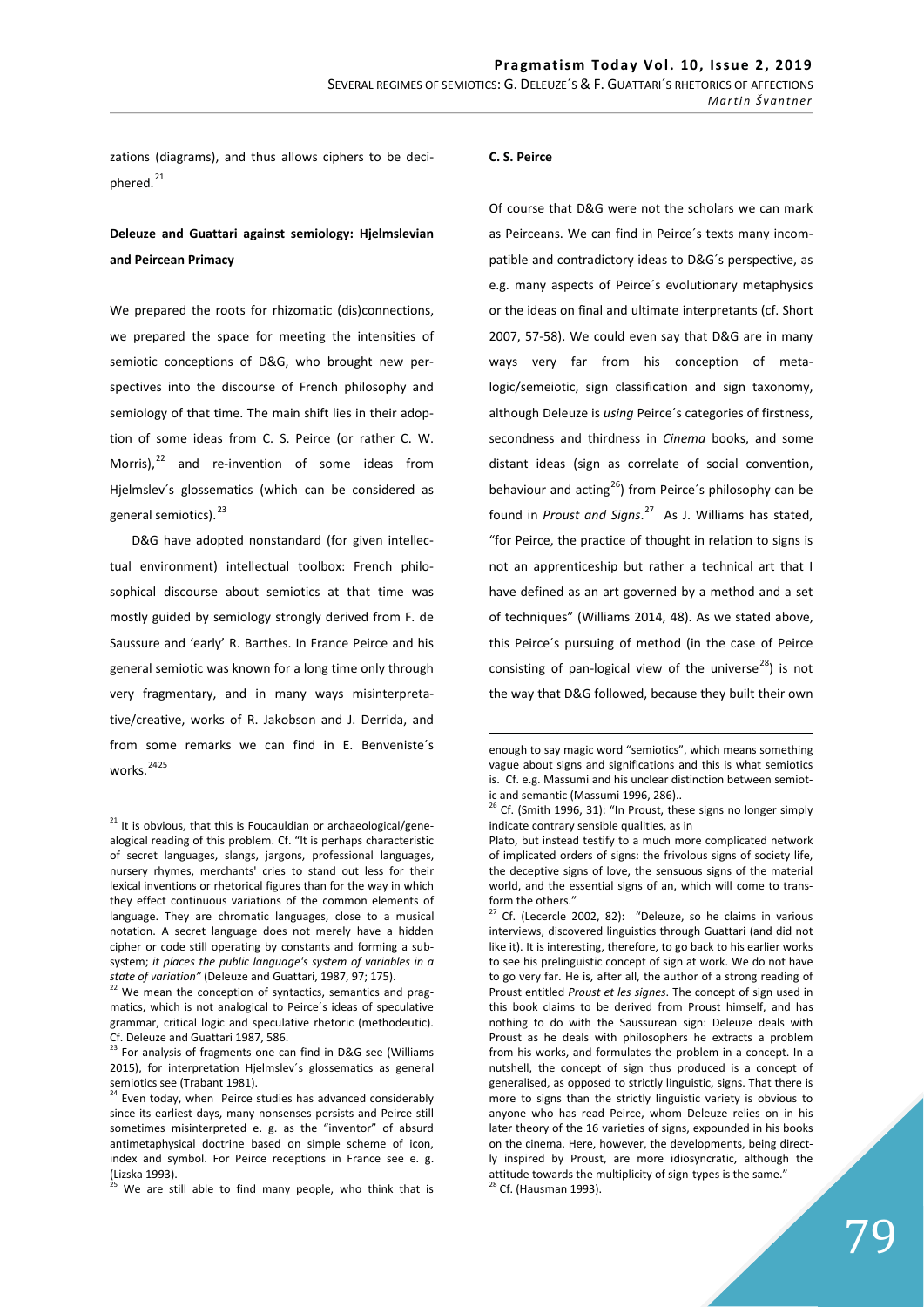cosmology on deterritorializing and reterritorializing Peirce's concepts.<sup>29</sup>

On the other hand, D&G adopted two main points form Peirce:

a) Sign is not purely mental unit (connecting concept and the acoustic image) and we cannot subsume various forms of signs (e. g. signs produced by animals) under one underlying, human culture-centered system of structuralism. One reason is that this system, even if it looks like, is not abstract enough or is not general enough, but Peirce´s classification and taxonomy is, because it incorporates the sphere of *acting* and also the sphere of *affectivity*. In other words: semiology and semeiotic are different regimes of signs.<sup>30</sup>

b) Sign is determined or affected by its object and affecting its recipient: the sign, considered as the primary element of sensation, riots the soul, renders it perplexed, as if the encountered sign were the bearer of a problem (Smith 1996, 32). Sign-production, *semiosis*, is not belonging only to human, but also to other spheres of the universe (animals, plants, mushrooms, machines, etc.); this general production of signs based on cooperation and confrontation of intensities, which can be considered as (quali)signs or can be represented as more complex (legi)signs, permeates universe.<sup>31</sup> In D&G's methodology symptoms of this universal semiosis of intensities are "refrains" (*ritournelles*), which structure the affectivity with respect to given organization. As W. Smith described this process in post-Kantian (i. e. Peircean) fashion, "in empirical experience to be sure, we know only intensities or forms of energy that are already localized and distributed in extended space: intensity is inseparable from a process of extension that relates it to extended space and subordinates it to the qualities that fill space. But the corresponding tendency is no less true, since every extensity necessarily envelops or implicates within itself the intensity of which it is an effect. A 'sign', in its second aspect, is an intensity produced by the asymmetry of differential relations, whereas a 'quality' appears when an intensity reaches a given order or magnitude and these relations are organized in consciousness" (Smith 1996, 36).

## **Ferdinand de Saussure**

Why D&G refuse semiology and Saussure´s ideas and pick up some ideas from Peirce, Morris and Hjelmslev? First reason was political: Saussure was considered as founding father of various forms of structuralism, and D&G´s 'reading' of Saussure is in debt to this tradition. Although for Saussure was not most important task to create general theory of all signs,  $32$  in this point of view he was considered as the main scholar who brought the theory of signs in the center of humanities. Saussure was and often is interpreted $^{33}$  as the scholar who was not interested in signs which are motivated by some "external objects", because these objects makes no sense in

 $29$  Cf. (Vellodi 2014, 80): "For both Peirce and Deleuze the diagram is the agent of the construction of reality. But there are two distinct conceptions of reality implicated here. For Peirce committed logician and practicing scientist - reality is that mode of being asserted by a true proposition, regardless of what any actual mind thinks of it; reality is logical truth, independent of the actual experience or thought that is subject to empirical or dogmatic error. For Deleuze, in contrast, reality is that mode of being of material existence, in contrast to (logical) possibility. Furthermore the Deleuzian project is oriented not towards an already existing reality, whether actual or conceived, but towards the construction of 'new' reality that does not exist yet. So whilst for Peirce the construction of reality entails the acquisition of logical truths through a process of refining thought (through diagrams), for Deleuze construction involves the production of a new reality (through diagrams). Whereas for Peirce the function of a diagram is to aid thought's process of approaching logical truth; for Deleuze, diagrammatic construction is not grounded on what can—according to present criteria—be deemed truthful, but rather is directed towards the production of new values "not inspired by truth" and beyond any established measure."

<sup>&</sup>lt;sup>30</sup> It is important to say that there was a tendency, and we can trace it in many contemporary works, consider Peirce as the scholar who only added "object" to the signifier and signified and has invented putative theory of icon, index and symbol, or as the inventor of unlimited semiosis which is completely wrong in the case of sign theory and very unprecise in the case of theory of semiosis.

 $31$  Cf. (CP 5.448).

<sup>&</sup>lt;sup>32</sup> Most important task was to discover general principles of linguistics and in the center of Saussure´s interest was naturally the linguistic sign. Undeveloped science, called semiology could provide meta-theoretical tool for analyzing language as the totality of semiological facts, but in the *Course* is the semiology still more 'predicted' than explained, see (CLG, 34).  $33$  See e. g. (Klinkenberg 2001).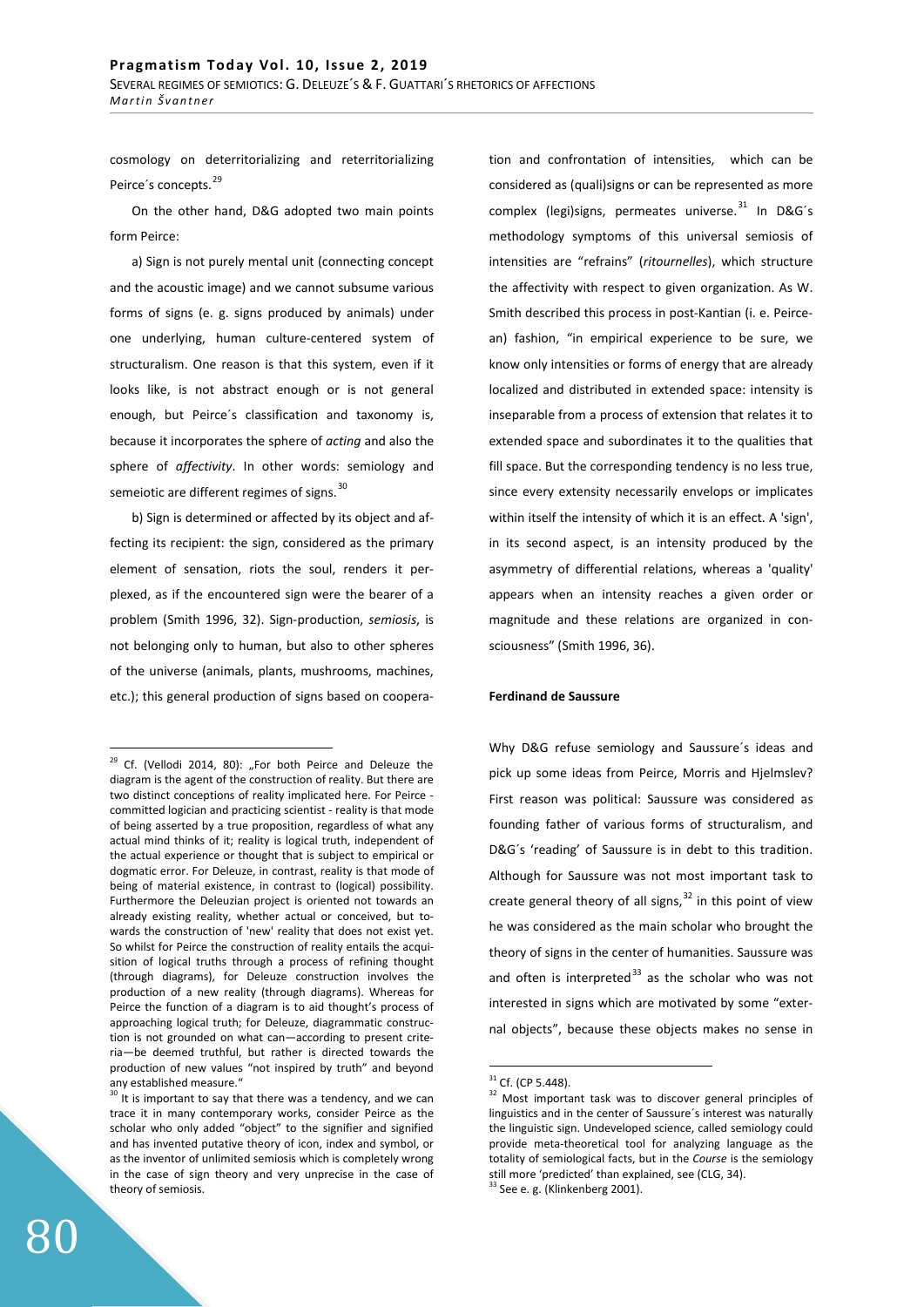his formal analysis of system of language where the primer is the "systemic motivation" (Thibault 1997, 85). It is necessary to say that there is a gap between the wide French adoption of some Saussure´s thought inherited in his *Course* and interpretation of Saussure in the field of general linguistic. We can find many 'philological' commentaries, which are not only repeating encyclopedically layered simplified mantras, but trying to understand Saussure´s work in its complexity. E.g. Saussure was not completely blind to motivation of signs in language and social aspects of communication (whole *Course* can be read as the project of construction of socio-semiotic theory). $34$  But it is also true that Saussure´s partial neglecting of signs motivated by 'outer' objects is excluding non-language signs and can cause some philosophical problems (which were not much important for the linguist) in wider application of Saussure´s theory in philosophy and other social sciences. D&G´s criticism in *Anti-Oedipus* and in the plateau called "Linguistic postulates" opens some of these problems and makes them visible.

In Saussure´s view a sign is (on the one side) purely formal analytical category and is articulated through the negative relation to other signs in given semiological structure. On the other side sign is the instrument for communication and precisely in this aspect its function and value is positive. Sign is the unit which structure is arbitrary<sup>35</sup> articulated dyadic relation of signifier and signified (Saussure 1962, 26). If Saussure describes sign in its quasi-empirical function, then the sign is psychological and internal unit coined by community of language users: "[T]hat is, signs are arbitrary when they acquire the status of general types in a system of valueproducing relations. Both phonologically and grammatically they are replicable across many different occasions of use. Sign types do not, therefore, have a one-off status. They are fully generic, both phonologically and grammatically" (Thibault 1997, 280). As Saussure clearly stated; the one part of the sign is not a spoken word but an acoustic image, or image of acoustic sound which is 'chosen' through given code of language to be conventionally connected to the second part, which is the concept. As we can see, it has nothing in common with Peirce´s symbol, which is the sign "embodying the 'ratio,' or reason of the Object that has emanated from it" (CP 2. 230).

The analogical reduction led Saussure to distinguish between two analytical dimensions of language (*langage*) in general: distinguish between language/system/code (*langue*) and speech/realization of parts of this system (*parole*). The aim was to build pure principles of linguistic in most reductive and scientific way; language in general has countless manifestations. If we want to analyze it in some sensible and scientific way, we have to reduce the field we are exploring. We have to reduce *langage* to two analytical dimensions and also we have to reduce the method of linguistic and define it in contraposition to other traditions examining language itself. According to D&G these could be *linguistic postulates*, but are not as 'fascist' as they said.

D&G's main problem with linguistics is that for it there is no need to bring up some affectivity or object-

<sup>&</sup>lt;sup>34</sup> As did (Thibault 1997).

<sup>35</sup> The sign, as an abstract type, is outside meaning-making, *in this sense*, it is unmotivated. "In this perspective, signs cannot be motivated by any appeal to criteria which lie outside the province of *langue* for the simple reason that an analytical abstraction *per se* does not have a context-specific meaning. Only actual, concrete uses of signs do. Nor can the individual, by an act of free will or free choice, motivate the systemic relationship between signifier and signified. If this were so, then it would introduce an individualistic principle of anarchy and irrationality into the mechanism of the language system. Carried to its logical conclusion, this would subvert the systemic basis of *langue.* Consequently, no meaning would be possible because there would be no socially shareable criteria for making meaning in and through acts of *parole.* The notion of arbitrariness means, then, that the relationship between signifier and signified is established by *systemic,* rather than naturalistic, criteria. This means that a given sign type is recognizable as a semiotically salient difference in a given language (or other semiological) system. A signifier which

makes a difference in this way has a regular, patterned relationship with its signified(s) (Thibault 1997, 278). Cf. (Saussure 1962, 101): "The word *arbitrary* also calls for comment. It must not give the idea that the signifier depends on the free choice of the speaking subject (we will see further below that it is not in the power of the individual to change anything in a sign once it is established in a linguistic group); we mean that it is *unmotivated,* that is, arbitrary in relation to the signified, with which it has no natural attachment in reality."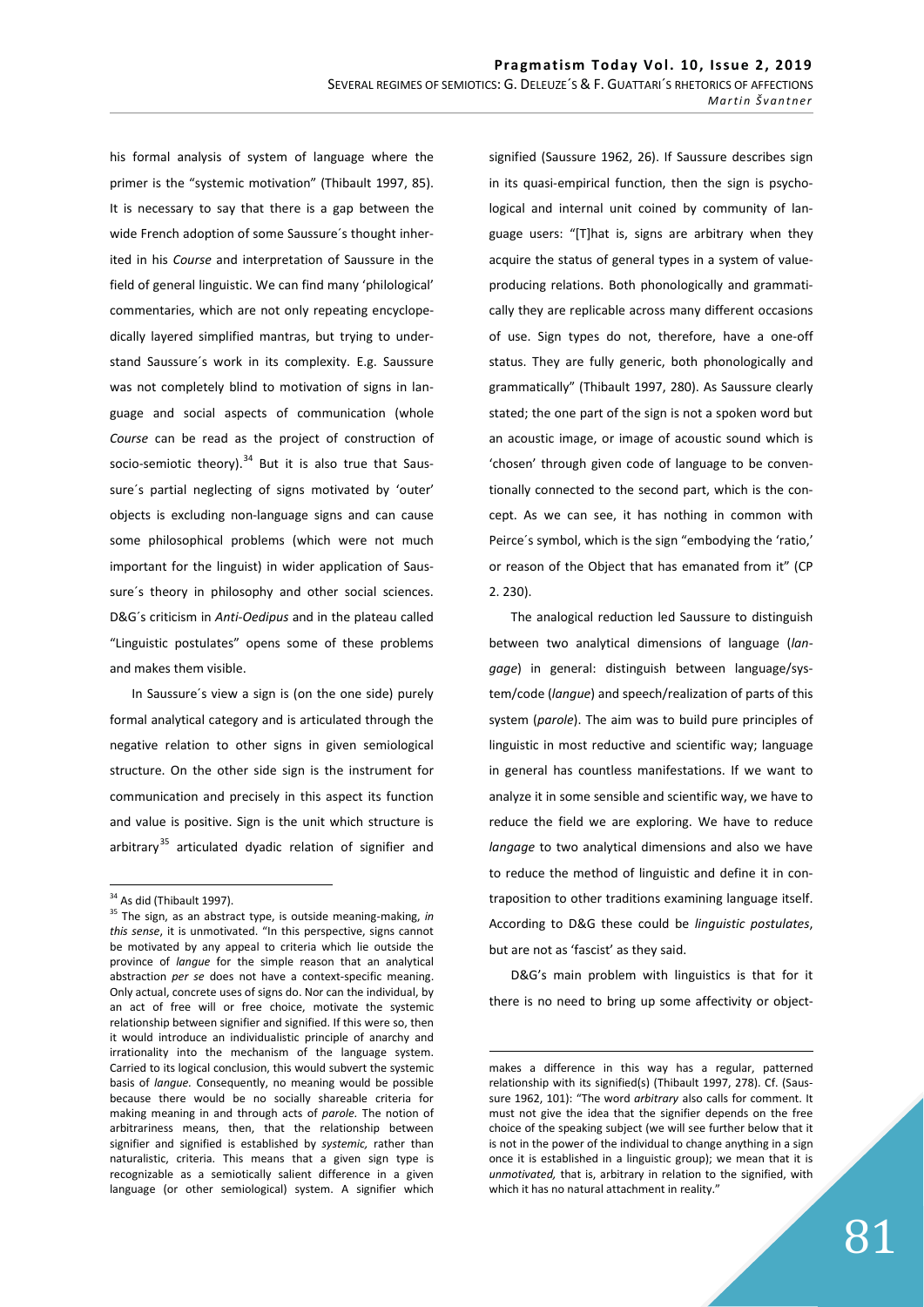motivated signs, which are most important for Peirce (at least as Eco noted above). From Saussure´s purely analytical view, $36$  consideration of these signs simply does not make a sense in his formal system. From Saussure´s perspective we cannot construct any scientific method or system based on analysis of e.g. onomatopoetic expressions.<sup>37</sup> If we borrow here pseudo-Peircean language (Peirce has never considered dyadic structure of type and token, but triadic structure of tone, type and token), we cannot build the *science* of language on *tokens*, but only on *types*.

But what about the *tone*? What about signs of quality, or if we stress this idea further, what about signs of affections? As Peirce wrote: "A mere presentment may be a sign. When the traditional blind man said he thought scarlet must be something like the sound of a trumpet, he had caught its blatancy very well; and the sound is certainly a presentment, whether the color is so or not. Some colors are called gay, others sad. The sentiment of tones is even more familiar; that is, tones are signs of visceral qualities of feeling" (CP 1. 313).

Structural linguistic is on one side 'omitting' these signs as something not important for formal analysis of language, but on the other side this exclusion brings problems if we want to consider this reading of Saussure´s conception of sign as the base for any general semiotics. D&G are developing this line of criticism of formal analysis inherited in this fashion of interpretation of Saussure, but from another perspective. Firstly, they see the problem in unacknowledged postulation of "coded gap": to favor the signifier over signified leads the structuralism to prefer static system (where the signified finds itself by nature subordinated to the signifier) over the generic process. The static structure thus overcodes the great 'game' of language, which is every time brought into the idea of the relation between the 'speaking machine' and the environment (with its intensities), and the concrete regime of signs, which is limiting the given language situation and also opening various lines of escape. Saussure is considered as the author of a conception where the figures are "defined as effects of the signifier itself; the formal elements of the signifier determined in relation to a phonic substance on which writing even confers a secret privilege" (Deleuze, Guattari 1983, 242). This is also the moment where D&G are switching form Saussure to Hjelmslev, because they consider his theory of sign free of dominance of signifier (and we will examine it later).

Let's get back to the main topic, to the question if we can trace some signs of theory of affectivity in Saussure´s semiology. Only one place where we enter to the plane of affectivity is in the simple circle-process of communication – when someone hear some articulated sound, which can start a process of understanding and speaking (cf. Thibault 1997, 294<sup>38</sup>).



Affectivity, as a passage between effects, is certain type of the effect, but for Saussure could be considered as secondary and not important for formal analysis.

 $36$  As (Thibault 1997, ch. 3) has shown we can find three views on system of language in Saussure: as a system of pure values, which is often taken as the main one, or at least most interpreted one; system of regular lexicogrammatical patterns; system of typical meaning making practices.

 $37$  Cf. (Saussure 1962: 102): "As for authentic onomatopoeia (those such as *glou-glou, tic-tac,* etc.), not only are they not very numerous, but their choice is already to some extent arbitrary, since they are only the approximate and already half conventional imitation of certain noises (compare the French *ouaoua* ['bow-wow'] and the German *wauwau).* Furthermore, once introduced into the language system, they are more or less entrained in the phonetic, morphological, etc. evolution which other words are subjected to (cf. *pigeon,* from the Latin vulgate *pipio,* itself derived from onomatopoeia): obvious proof that they have lost something of their initial character in order to take on that of the linguistic sign in general, which is unmotivated."

<sup>&</sup>lt;sup>38</sup> Cf. (Ibid., 337): "Acts of *parole* are, then, dually grounded in relation to (1) the phenomena of the world which are selectively contextualized as signified substance and (2) the bodily (kinetic) processes of phonation and gesticulation which are selectively contextualized as signifying substance. In the specifically linguistic sense, this may involve the use of deictics or indexicals to specify the relevance of particular entities, events and so on to the interaction, as well as particular bodily and affective states of the speaker-listener."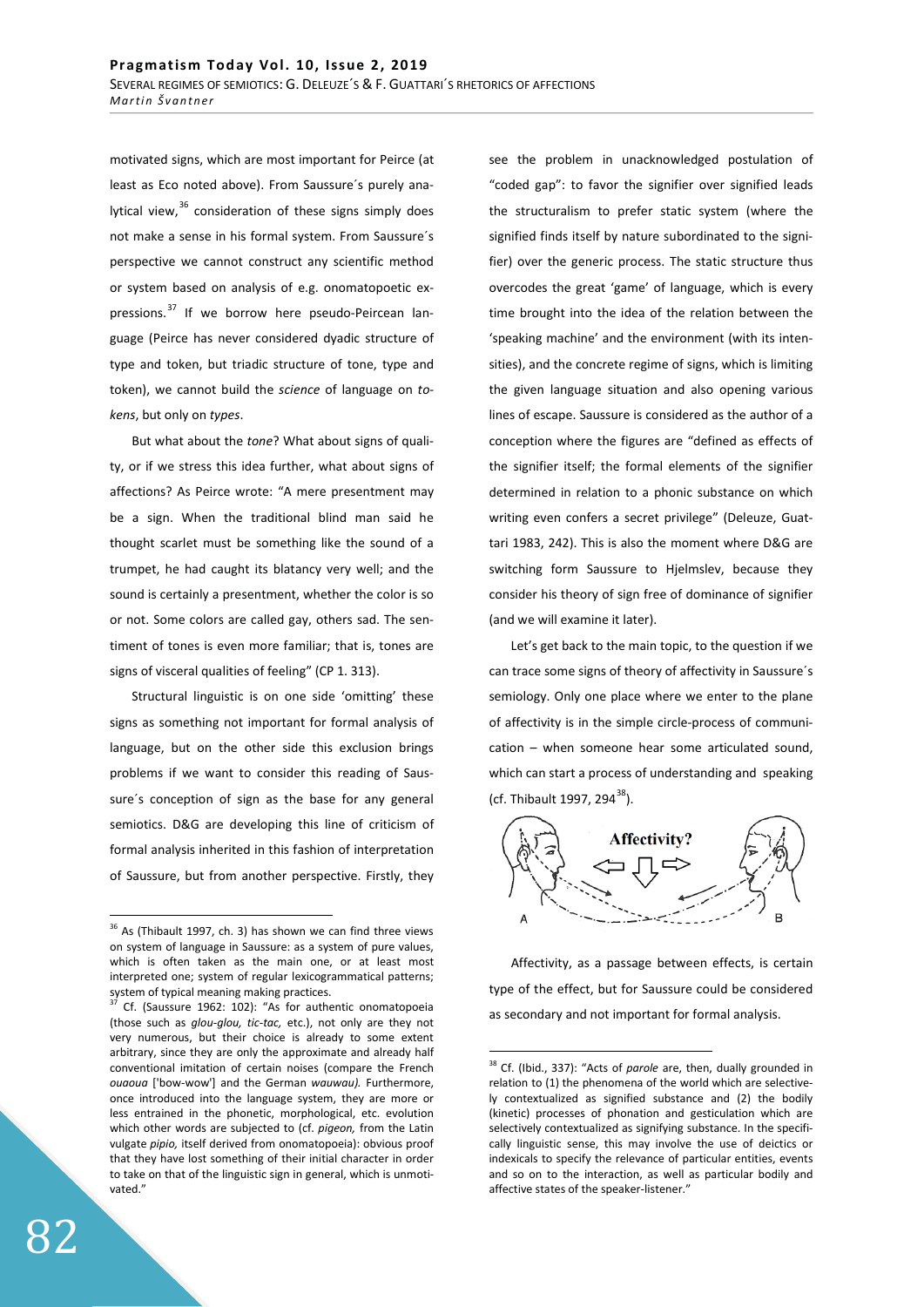So, why was this theory marked by D&G as not abstract enough? We can sketch some answers:

a) (Questionable) Exclusion of any language pragmatic and game processes of language.

b) Incapacity to fully explain (pseudo/not strictly in Peircean sense) "indexical signs" (as we discussed in the excursus above about Peirce/Eco)

c) Problem of dominance of signifier and problem of absolute and relative arbitrariness of the dyadic sign, which is redundant in 'double articulated' Hjelmslev´s glossematic.

There are two other mains problem concerning the method of linguistic structuralism described in "Linguistic Postulates*.*" First problem is political again and is connected with notion of power: linguistic is not the set of neutral rules (neutral systems of signifiers), but the set of semiotic or more precisely "semiosic" orders forcing to listen. Important units for analysis are not phonemes, but short sentences, enouncements organizing life: *act*. "'Ready?' 'Yes.' 'Go ahead.' Words are not tools, but we give children language, pens, and notebooks as we give workers shovels and pickaxes. A rule of grammar is a sign of power before it is a syntactical sign" (Deleuze, Guattari 1987, 76). For D&G language is a 'chain of semiosis' – which is articulated as a system leading from one enouncement to another one, also segmenting the individuals moving them from one verdict to another. The second problem, which is more interesting, is methodological. In the critical perspective of D&G linguistic structuralism is wrong when is considering itself as speaking from some neutral zone of language - i.e. discourse of linguistic is itself a set of orders, regime of signs among others and is 'wrong' (in the D&G´s perspective of pure abstraction) when someone conceive language as a code and as the condition of possibility for all explanation, and enouncements as communication of information. However D&G detours to different field - to Morris´ semiotics which has not much or nothing common with structuralism. D&G are mixing

C. W. Morris (and his reductive reading of C. S. Peirce) to criticize a Saussure in very strange way – they are postulating or inscribing to linguistic ontological hierarchy, that every linguistic is going in direction from syntactics through semantics to pragmatics. It is not surprising that D&G reverse this order (Deleuze, Guattari 1987, 76).

In the defense of Saussure it is important to say, that he never fully distinguish between social and individual plane: relation is more 'dialectical' or processual than D&G recognized. We can distinguish between language (*langue*) and speech (*parole*), because they are not essentially 'social' and 'individual' as D&G read it, they are general analytical categories – and there is not a paradox – there is praxis – after Saussure we can study the change in the grammar of German language in  $19<sup>th</sup>$ century in our office same as we can study the language inside the community. On the other side, it is true that if we want to study language in community we can´t subordinate it to prescribed code – but even Saussure was naive to think in this way.

#### **Louis Hielmslev**

The second part of D&G´s conception of 'general semiotics' contains the work of Louis Hjelmslev<sup>39</sup> from whom

<sup>39</sup> And his *Prolegomena to a theory of language* (Hjelmslev 1963). As D&G has pointed out: "Louis Hjelmslev's linguistics stands in profound opposition to the Saussurian and post-Saussurian undertaking. Because it abandons all privileged reference. Because it describes a pure field of algebraic immanence that no longer allows any surveillance on the part of a transcendent instance, even one that has withdrawn. Because within this field it sets in motion its flows of form and substance, content and expression. Because it substitutes the relationship of reciprocal precondition between expression and content for the relationship of subordination between signifier and signified. Because there no longer occurs a double articulation between two hierarchized levels of language, but between two convertible deterritorialized planes, constituted by the relation between the form of content and the form of expression. Because in this relation one reaches figures that are no longer effects of a signifier, but schizzes, points-signs, or flowsbreaks that collapse the wall of the signifier, pass through, and continue on beyond. Because these signs have crossed a new threshold of deterritorialization. Because these figures have definitively lost the minimum conditions of identity that defined the elements of the signifier itself. Because in Hjelmslev's linguistics the order of the elements is secondary in relation to the axiomatic of flows and figures. Because the money model in the point-sign, or in the figure-break stripped of its identity,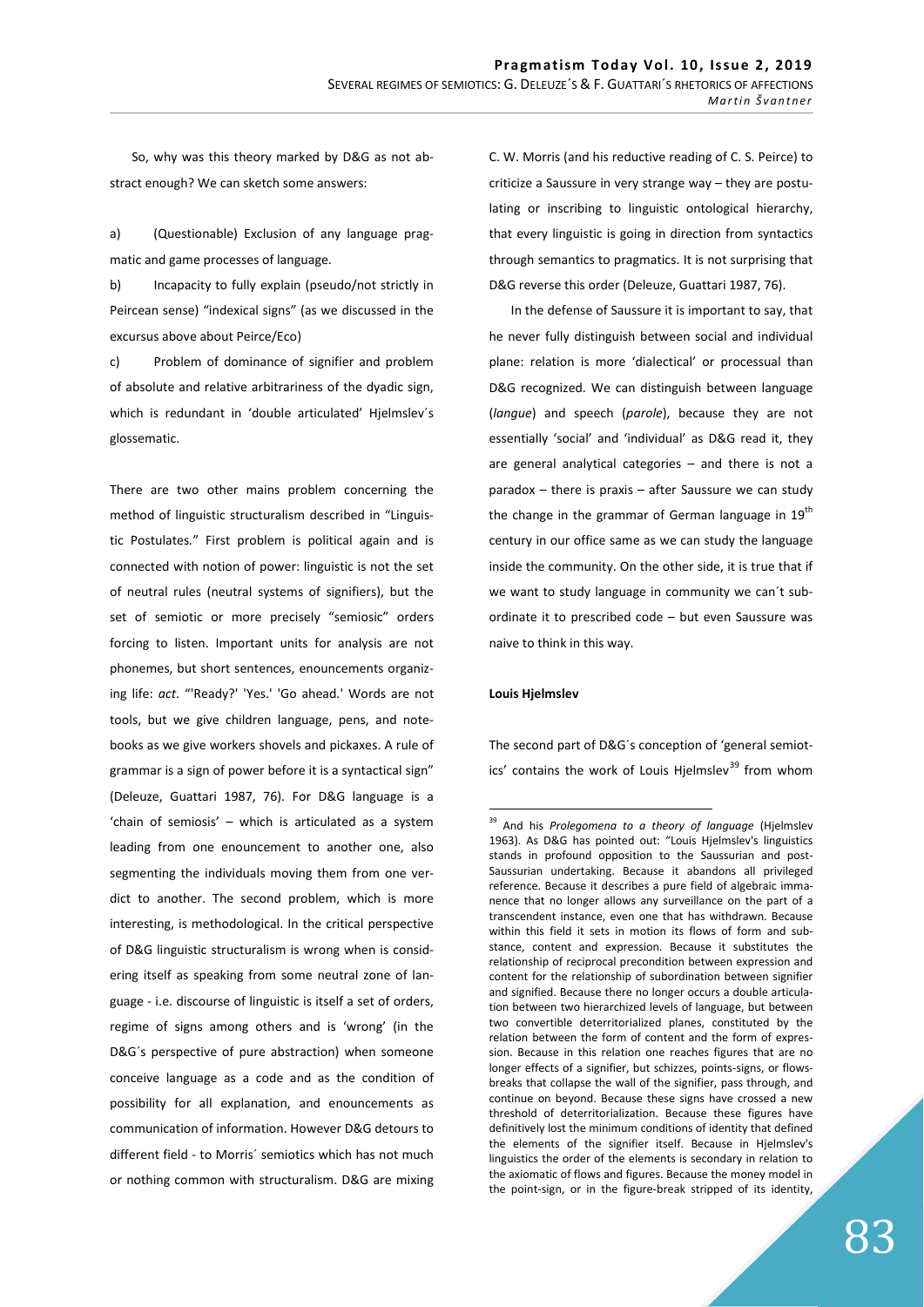Deleuze and Guattari borrowed many concepts and also ignored many of them. They 'reinvented' them in the way that has not much to do with Hjelmslev's original texts. First of all it is important to say that Hjelmslev´s theory of sign has nothing in common with Peirce's semiotics, and D&G´s ideas are not synthetizing these two authors but intentionally (ab)uses them. Hjelmslev in many ways developed and reinterpreted Saussure´s ideas about general science of signs (*sémiologie*), which is not based only on structural, but also on immanent (and purely algebraic) $40$  linguistics. Hjelmslev described this doctrine as glossematics and its main goal was to analyze main glossematic object, main sign system language (*langue*). This 'language' Hjelmslev called "semiotic," and is analyzed through the scientific meta-signstructure - "semiology." 41

having now only a floating identity, tends to replace the model of the game. In short, Hjelmslev's very special position in linguistics, and the reactions he provokes, seem to be explained by the following: that he tends to fashion a purely immanent theory of language that shatters the double game of the voicegraphism domination; that causes form and substance, content and expression to flow according to the flows of desire; and that breaks these flows according to points-signs and figures schizzes. Far from being an overdetermination of structuralism and of its fondness for the signifier, Hjelmslev's linguistics implies the concerted destruction of the signifier, and constitutes a decoded theory of language about which one can also say—an ambiguous tribute—that it is the only linguistics adapted to the nature of both the capitalist and the schizophrenic flows: until now, the only modern - and not archaic theory of language."

 $40$  Cf. (Hjelmslev 1963, 106): "The theoretician's main task is to determine by definition the structural principle of language, from which can be deduced a general calculus in the form of a typology whose categories are the individual languages, or rather the individual language types. All possibilities must here be foreseen, including those that are virtual in the world of experience, or remain without a 'natural' or 'actual' manifestation and (Trabant 1981, 96): "As a science of general sign structures, glossematics is a science of theoretical possibilities and not of manifest realities. Hjelmslev's view of glossematics as a type of algebra should be viewed in this way, for like algebra, glossematics is a discipline of possible theoretical constructs that do not have to be made manifest in particular substances" (Deleuze, Guattari 1983, 242-243).

41 Cf (Trabant 1981, 106): "Hjelmslev relates substance analysis to the glossematic analysis of the pure forms of language and signs in a complicated way, namely via a third-level sign structure, the so-called *metasemiology.* Linguistics-glossematics as a scientific metalanguage, whose object-language is a sign system, is a *second-level* sign structure similar to the connotative sign. In contrast, however, to the connotative sign, in which the *expression-plane* is made up of signs (out of the substances or forms of the signs, or both), linguistics as a sign structure has a *content-plane* of signs, but only the *forms* of the signs, as the

This conception of semiotic is much different than in Peirce, where the semiotic is coenoscopic, general science about semiosis (cf. CP 1. 242; 1. 242). In Hjelmslev´s conception the general "semiotic" is glossematic and its objects are various "semiotics". But it is important to say that Hjelmslev conception of general semiotic and "concrete" semiotic is not analogical to Peirce, where the semiosis is based on triadic structure of sign (and phaneroscopy) – i. e. where interpretants are becoming the objects of another signs, and objects of Peircean general semiotic (or semeiotic) could be also tokens and other phenomena, which falls in the sphere of *parole* (for Peirce is this strong borderline between system and its manifestations redundant, or treated from absolutely different perspective). If we use the pompous metaphor, then where Peirce is 'pansemiotic/pan-metalogic imperialist,' Hjelmslev´s conception is in a specific way panlinguistic. As we said above; D&G has no specific position and they are much more picking up ornaments and figures for their philosophical/rhetorical/semiotical 'anarchy.' Let's explore some Hjelmslev´s key concepts which are resonating (in intentionally distorted way) through the D&G's plateaus.

Hjelmslev is following Saussure's model and he insists that the object of general science about signs is not the *parole* but the language system, and tends to present the central ideas of glossematics itself as the fulfillment of Saussure's intentions (Trabant 1981). D&G are refusing this difference between *langue* and *parole* present in postulates of linguistic and structuralism, but developing other idea which can find in Hjelmslev's work. It is the idea of the movement or extension from *faculté linguistique* to a *faculté sémiologique*, i.e. the

substances are by definition not a matter for linguistics. The scientific meta-sign-structure is called by Hjelmslev *semiology.*" Cf. (Eco 1986, 4): "In order to make this point clear, one must distinguish between specific semiotics and general semiotics. I understand that this is a very crude distinction in comparison with more subtle classifications. I am thinking of Hjelmslev's proposal according to which there are a scientific semiotic and a nonscientific semiotic, both s tudied by a metasemiotic; a semiology as a metasemiotic studying a nonscientific semiotic, whose terminology is studied by a metasemiology. Since semiotics can be either denotative or connotative, there is also a meta (connotative) semiotic."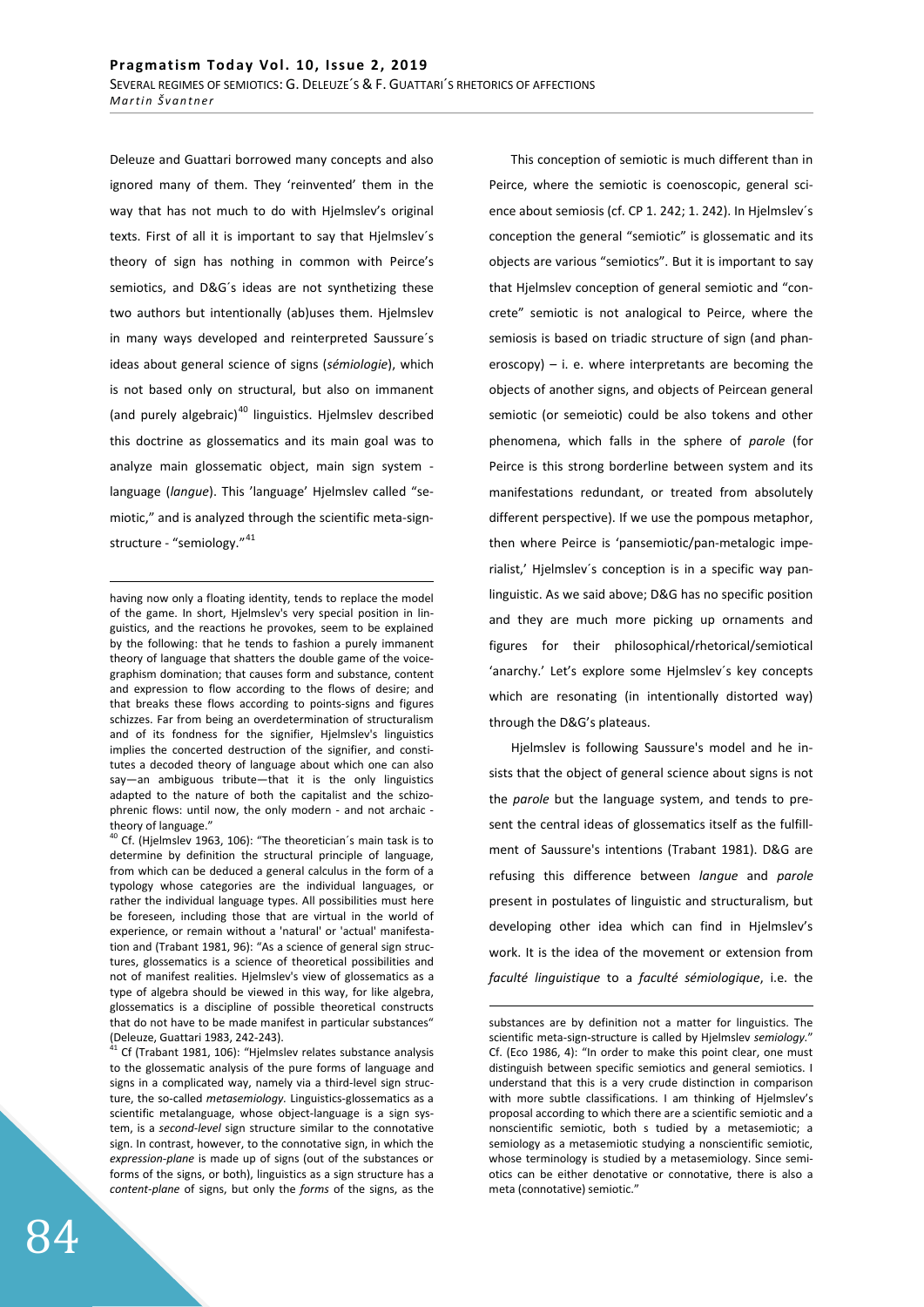idea that the language is the general semiotic principle but not only as static structure based on binary oppositions, but as genetic structure with the multiplicity of relations (hierarchies, interdependences and intensities as the e. g. relation of linguistic structures to nonlinguistic structures). As J. Trabant noted:

"Saussure presented language as one particular sign system among many, and linguistics as one specific area within the proposed science of semiology. But he did not claim, as Hjelmslev does, that the linguistic language was only one manifestation of a very general langue. In the passage in the *Cours* [...] Saussure refers exclusively to the linguistic language. Saussure is still working here on the abstraction plane of species (linguistic) *language*, and not on the higher level of semiotic structure in general. (...) The extension of the concept *langue* to mean specifically 'semiotic structure' is characteristic of Hjelmslev's radical interpretation" (Trabant 1981, 91-92).

The second radical shift in Hjelmslev´s interpretation of Saussure is leaving aside the conception of sign considered as mental unit connecting acoustic image and concept (*signifié et signifiant*) in favor to the conception of sign considered as a function that subsumes "something" (Hjelmslev 1963, 57) from the planes of expression and content, every language then forms this matter in different ways, and imposes different limits (Trabant 1981, 96). In my point of view this postulate, despite the D&G's reduction of this thesis, plays important role in general reflection on signs in *A Thousand Plateaus*. Where Hjelmslev interprets Saussure in a radical way, D&G radically 'interpret' Hjelmslev.

To understand why, we have to follow Saussure´s distinction between two formless substances of language, which Hjelmslev has developed. For Saussure the form of language consists of two planes, which are (i) the "amorphous mass" of our thoughts (content) and the (ii) "plastic matter" (*matiere plastique*) of sounds. Language (as a *langue*, code, "system/structure") is forming these formless substances.



The important thing is that for Saussure language is *synthetic* form located between these two substances, but Hjelmslev pointed out on the importance of *differing*  formation of these two planes, and expanded their range in the fashion of his general semiotic as two different planes, from which the sign-function is subsuming wide range of elements. The basic question for glossematic is how this function works. This differentiation leads Hjelmslev to following model of the sign, which includes "six major components: expression-purport, expression-substance (ES), expression-form (EF), content-form (CF) , content-substance (CS), and contentpurport. These can be represented in the following diagram (with the particular interdependences indicated by arrows): Expression-purport-ES->EF $\leftrightarrow$ CF $\leftarrow$ S-Content-purport" (Trabant 1981, 99).

Or as Eco conceptualized (Eco 1986, 45):



This option includes another of Saussure's maxims that the sole object of glossematics is the pure, nonsubstantial form. In fact Hjelmslev himself (1954) differentiates within the substances between a physical, a sociobiological, and a collective-appreciative level, whereby the physical level of the content-substance approximates to the reference, and the other two levels to different conceptions of meaning. In contrast, gloss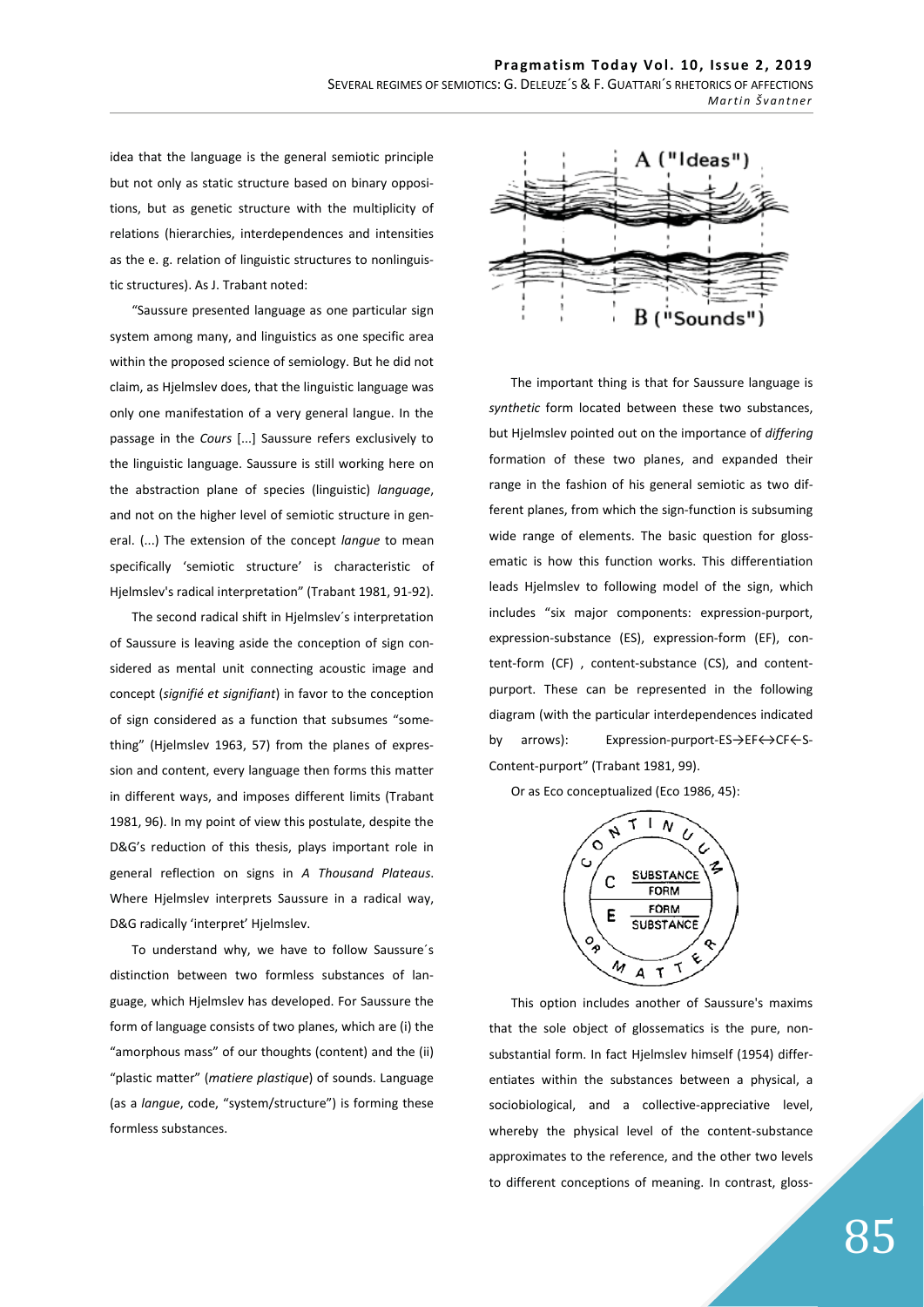ematic content-form is only form. It is not 'meaning,' although constantly mistaken to be so: it is only the framework, the net, the constellation of differences. Whoever misunderstands this, misunderstands the real intention of glossematics, namely to be a discipline "that is independent of all substances concerned only with pure form" (Trabant 1981, 95). If Hjelmslev adopts this radical reading of Saussure (that true goal of glossematics is to study language as a pure form), then has to admit that the "study of substance is assigned to other, non-glossematic, that is to say non-linguistic, disciplines. Semantics, as the study of meaning-the study of contentsubstance is thereby excluded completely from linguistics-glossematics" (Trabant 1981, 95), i.e. "[a]ccording to Hjelmslev, semantics, which without any doubt is an aspect of linguistics, must be regarded as a non-linguistic discipline, since it studies substance. But if we regard glossematics as general semiotics, then the exclusion of semantics from glossematics ( semiotics) becomes entirely logical and sensible, since a general theory of signs is not concerned with meaning within a particular 'language' or sign system, but rather with the formal structural laws that might govern the content of the sign in general" (Trabant 1981, 96).

Third main motive which Hjelmslev is sharing with Saussure, but develops it in his own framework, is the refusal of motivated signs or "iconicity." These forms of signs, which are in his view "single articulated," Hjelmslev calls "symbols". These signs have nothing to do with any form of so called conventionalism. These structures has in the expression plane and the contentplane same form, i.e. they are interpretable objects to which a content-substance can be assigned, but no content form that differs from the expression-form: "These interpretable entities serve in Hjelmslev's argument as a background against which the specific characteristics of the sign, namely the differing forms of the two separate planes, stand out particularly well. Signicity consists not only in the mere distinctiveness of the two planes of expression and content (in symbols too, expression can be differentiated from content), but in the different form of the two levels" (Trabant 1981, 99).

The question is which motives of this highly formal system inspired D&G. First answer is: none. The complicated system of Hjelmslev´s glossematics cannot be completely translated to the conception of D&G´s semiotics. From this perspective there is no space for any kind of "socio-semiotics" or "pragmatics" or "semantics", "since a general theory of signs is not concerned with meaning within a particular 'language' or sign system, but rather with the formal structural laws that might govern the content of the sign in general" (Trabant 1981, 95-96).

On the other side we can say that D&G perhaps follow or ab/use often neglected part of Hjelmslev´s system, the line of escape from his extreme formalism which is his connotative semiotics, i.e. specific pragmatics. Despite Hjelmslev´s exclusion of pragmatic dimension from immanent and general theory of signs, he was not blind to 'reality of language' as living process connected to the action of speakers and listeners. Hjelmslev himself often operates with differences which are 'pragmatically' determined: as the differences between nations, classes, regions, communicative situations and individuals – and we can add the communicative situations which are *affected* by these differences. This pragmatic dimension, which has no importance for formal system itself, has its meaning in the immanent quality of the sign. As J. Trabant emphasizes: "[T]his takes place on an additional *content-plane,* which vaults over the *denotative* sign to form the expression-plane of the *connotative* sign. As an expression of the connotative content can serve the substances or the forms, or the forms *and*  substances of the denotative sign" (Trabant 1981, 100). The connotative sign is not some 'emotive meaning', or any kind of psychologism, but another general structure of forming and differentiating planes. The connotative sign itself saying something about the individual who is speaking, e.g. as various forms of sociolects and dialects, therefore the glossematic interest in the connotative sign is an interest in the *forms* of the connotative sign: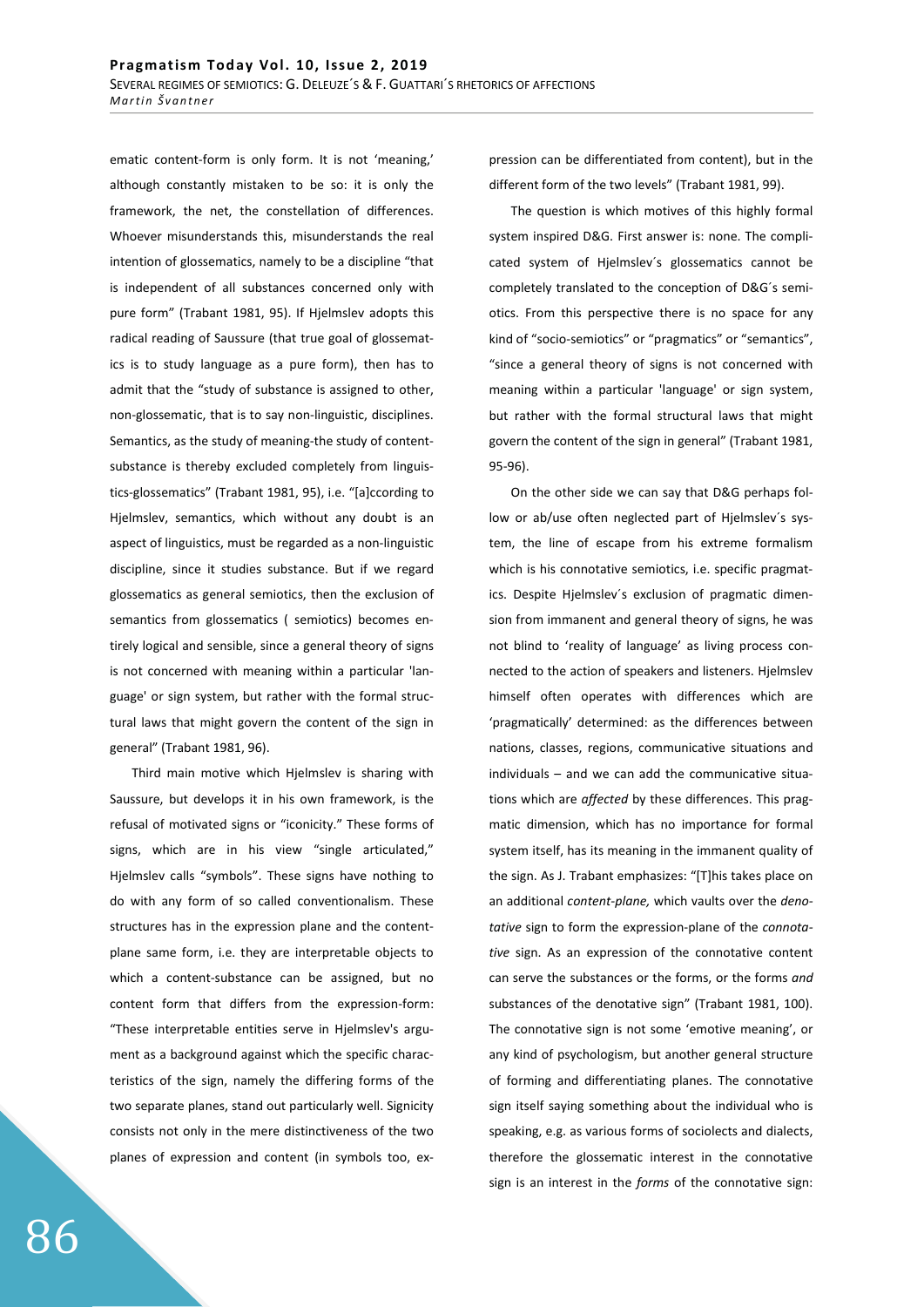"In this extended concept of 'connotation' every sign participates as a matter of principle in several connotative semiotic structures. Now if the connotative structure is to be a sign, it must be built like a sign and must have the strata of a sign: expression-substance, expression-form, content-form, and content-substance. Above all, it must possess differently formed planes of expression and content, that is to say a connotative expressionform and a connotative content-form" (Trabant 1981, 101).

D&G are ignoring the project of glossematic and following some pragmatic consequences of Hjelmslev´s thoughts – where Hjelmslev is excluding these studies form general theory of signs to the sphere of nonglossematic study of substance, D&G are reterritorializing them in the center of their semiotics!

#### **Discussion: Affectivity and the Defense of Saussure**

We can see then that at least many of critical points they articulated in the "Linguistic postulates" fit perfectly to Hjelmslev´s perspective which is very close to Saussure. Hjelmslev in many ways developed general idea of algebraic conception of language which source can be found in the *Course of general linguistic.* The gap, D&G demarcated between Saussure and Hjelmslev, is unnecessarily too deep. Again, it would be foolish to mark Deleuze and Guattari as the authors who are developing some kind of algebraic and purely deductive structuralism in Hjelmslev fashion, but they again got some main points from this Danish linguist. Deleuze and Guattari developing Hjelmslev´s 'critical nominalism' to the form of 'processual realism': there is nothing such as 'sign' as substance, unit or 'sensible being.' What we call sign is a function which subsuming under itself various elements from the plane of expression and from the plane of content. But this function is deterritorialized from the field of formal linguistic to much broader context of our everyday, empirical experience and experience itself at all. Sign as function is not a sensible being, nor even a purely qualitative being - and here we are getting to the

point, to the original synthesis of Hjelmslev and Peirce in D&G´s philosophy. Sign/function is unifying elements or processes from two planes in various relations (like e. g. difference, interdependence, conjunction and disjunction), but to understand how signs works we have to step to the Peirce and say, that this subsumption is process of semiosis, i.e. sign is not formal relation but ontological relation affected through fermenting intensities.

General point is that these two concepts could lead D&G to their specific synthesis or assemblage of Peircean and Hjelmslev´s positions. On one side there is Peirce semiotic and phaneroscopical influences (sign is relation, but also the perceptible 'place' of affective quality of intensities) and on the other Hjelmslev and his presupposed destruction or deconstruction of binary organized 'suburb of semiotics,' semiology and purely immanent perspective.

The specific theoretical synthesis is built on the presupposition that sign is:

a) The relation inherent to given regime (we can say given 'structure' or 'organization,' but in the sense of Hjelmslev´s conception of flowing structures which are not (only) binary organized; sign-function is subsuming different and deterritorialized planes in some specific order)<sup>42</sup>

b) Therefore is determined by its specific organization

c) Therefore sign is something which is affected (by given situation/object)

d) And affecting the recipient of the sign

e) This process is not the matter of traditional rationalism, empiricism or Cartesian metaphysics, where

 $42$  Cf. (Eco 2000, 38): "In that case the system would be, as Hjelmslev would have put it, monoplanar: operations carried out on the continuum of the universe, by digitally activating some of its states, would be at the same time "linguistic" operations that describe possible states of the continuum (activating states would be the same as "saying" that those states are possible)."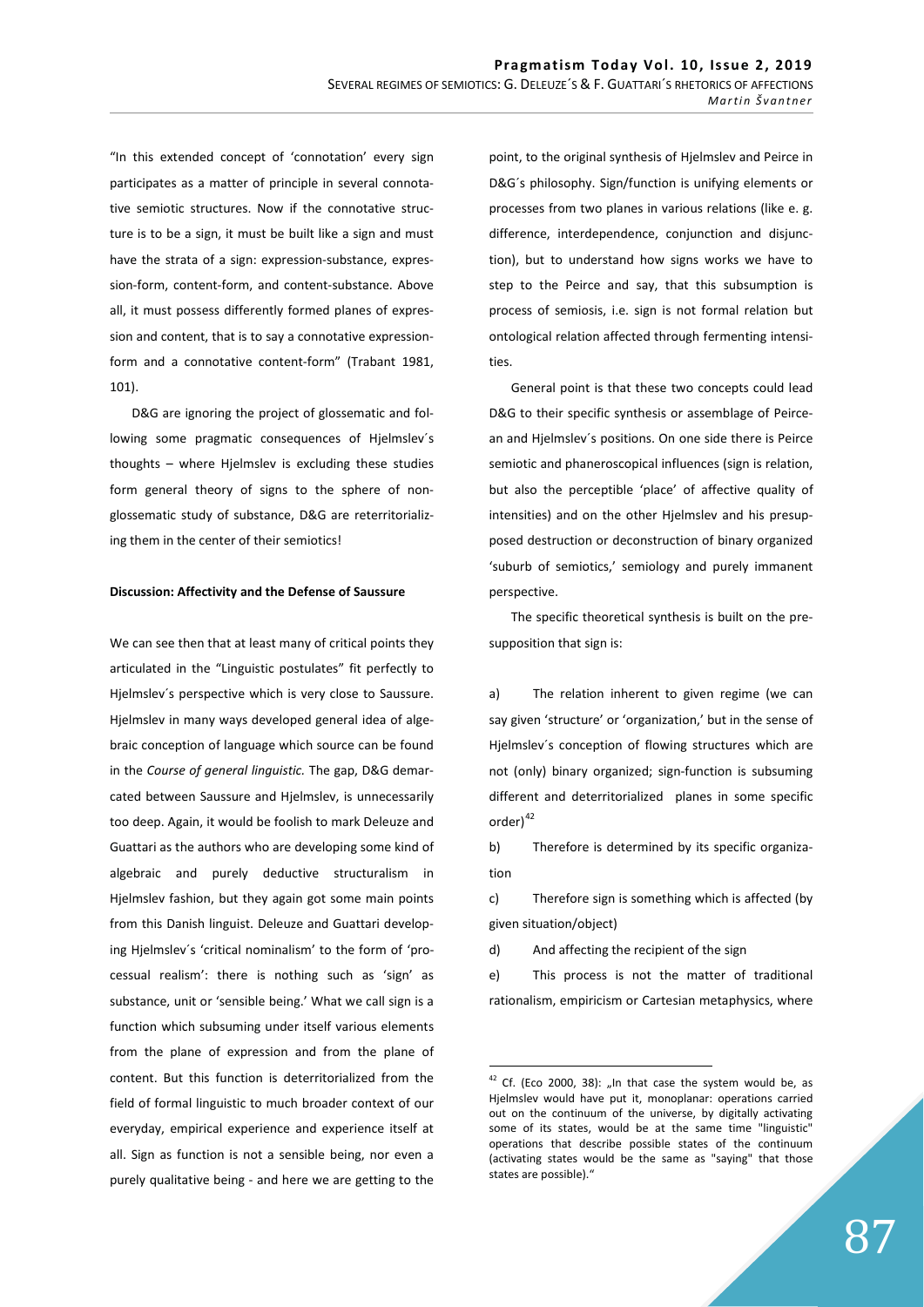we can distinguish e. g. between subject and object, intention and act etc.

As we can see, the 'pragmatic' plane (of affectivity of *parole*), which was not interesting for structuralism is here inherited as the main part of semiotic theory, i.e. where structuralism was static, D&G conception of sign is purely genetic and also implicitly refusing the essential opposition between *langue* and *parole*. But the genesis is not based on one underlying system/structure but is producing and is produced by various, multiplying structures. We can illustrated this perspective of sign/affectivity, as N. Nesbit (Nesbit 2010, 174) did in his analysis of connections of Deleuze´s conception of sounding bodies. Let's imagine the Jimi Hendrix at the Fillmore East with the Band of Gypsies and his 12-minute improvisation of "Machine Gun", which was the assemblage of Hendrix, his Stratocaster, and feedback from Marshall amplifier on full volume. The organization of this signifying event cannot be subsumed and analyzed through standard tools of semiology – signs are not produced through "human language centered communication" including some articulated intentional acts, but through the "indexical/iconical" intensity of the process, including sounding bodies as the body of the guitarist as well as the body of amplifier, and the body of screaming feedback.<sup>43</sup>

## **Conclusion**

The aim of this text was to explore selected figurations of D&G´s (re)interpretation (or *rhetorical deterritorialization and reterritorialization*) of semiotic concepts with the specific notion on affectivity. We analyzed D&G´s reactivation/refutation (Deleuze, Guattari 1994, 18) of

basic semiotic paradigms (Peirce, Saussure, Hjelmslev) with the notion on specific problem of affectivity and showed problems, which stems from D&G´s reinventions of these paradigms. We described the D&G´s concept of affectivity as the core of semiosis and tried to show why D&G prefer (quasi)Peircean and (quasi)Hjelmslevian concepts over (quasi)Saussure and show some misleading interpretation of structural linguistics. On the other side we showed how D&G has opened (through their rhetorical deterritorialization and reterritorialization of presented conceptions) lines of escape from various forms of structural semiologies and provided instruments for considering *stimulus* (cf. Groupe μ. 1992, 147) as the main point of departure for every semiotic theory on various levels (from the relation between reader and text to semiotic ontology and perhaps semiotic cosmology).

## **References**

- Bignall, Simone, Bowden, Sean and Patton, Paul 2014. *Deleuze and Pragmatism*. London – New York: Routledge.
- Bogue, Ronald. 1996. "Gilles Deleuze: The Aesthetics of Force." In *Deleuze: A Critical Reader*, edited by Paul Patton, 257-270. Oxford: Blackwell.
- Bogue, Ronald. 2014. "Scoring the Rhizome: Bussotti's Musical Diagram." *Deleuze Studies* 8(4):470-490.
- Brown, S. D. 2010. "The Limitations of Assemblage Theory." In *Deleuzian Intersections: Science, Technology, Anthropology,* edited by Casper Bruun Jensen-Kjetil Rodje, 101-120. New York: Berghahn Books.
- Charvát, Martin and Karľa, Michal. 2018. "Gilles Deleuze's Theory of Sign and its Reflection of Peircean Semiotics." In *How to Make Our Signs Clear: C. S. Peirce and Semiotics*, edited by Vít Gvoždiak and Martin Švantner. Leiden: Brill.
- Deleuze, Gilles, and Félix Guattari. 1986. *Kafka: Toward a Minor Literature.* Minneapolis, University of Minnesota Press.
- Deleuze, Gilles, and Félix Guattari. 1987. *A Thousand Plateaus: Capitalism and Schizophrenia II.* Minneapolis: University of Minnesota Press.
- Deleuze, Gilles, Guattari, Félix. 1983 *Anti-Oedipus: Capitalism and Schizophrenia I.* Minneapolis, University of Minnesota Press
- Deleuze, Gilles, Guattari, Félix. 1994. *What is Philosophy?* New York, Continuum.
- Deleuze, Gilles. 1990. *The Logic of Sense*. London: Athlone Press.

<sup>&</sup>lt;sup>43</sup> Cf. (Bogue 1996, 266): "Deleuze makes explicit the relation between music and forces, but of cinema and forces he says very little. At one point in *Cinema 2*: *l'image-remps* (1985) Deleuze offers a Nietzschean reading of the film of Orson Welles and there makes frequent use of the concepts of force and power, but for the most pan his theory of cinema is framed in Bergsonian and Peircean language of 'images' and 'signs' that is relatively free of any reference to force."